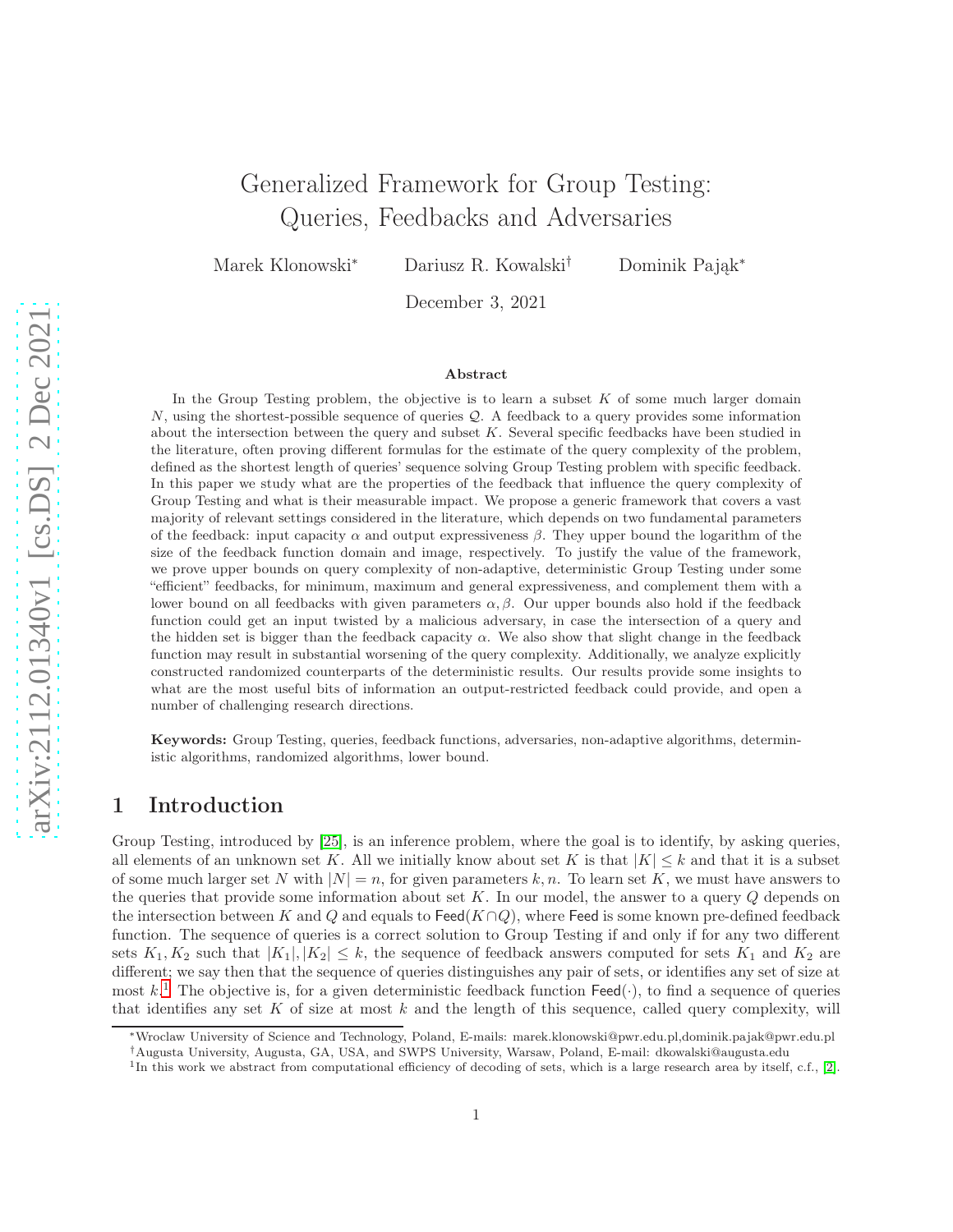be shortest possible. In particular, we are interested in algorithms that have query complexity logarithmic in  $n = |N|$  and polynomial in  $k = |K|$ . In the classic variant, studied in most of the existing relevant literature, the function Feed simply answers whether the intersection between K and  $Q$  is empty or not, while another popular feedback returns the size of the intersection [\[26,](#page-20-1) [29\]](#page-20-2). These variants were applied in many domains, including pattern matching [\[14,](#page-19-1) [35\]](#page-21-0), compressed sensing [\[17\]](#page-20-3), streaming algorithms [\[16\]](#page-19-2) and graph reconstruction [\[12,](#page-19-3) [30\]](#page-20-4) or even accelerating computations in neural networks [\[39\]](#page-21-1). Though one of the most prominent examples of applications of Group Testing is in conflict resolution in communication networks [\[8,](#page-19-4) [9,](#page-19-5) [11,](#page-19-6) [29,](#page-20-2) [31,](#page-20-5) [32,](#page-20-6) [38,](#page-21-2) [41,](#page-21-3) [45\]](#page-21-4).

There is a large body of literature introducing new variants of the Group Testing [\[10,](#page-19-7) [30,](#page-20-4) [7,](#page-19-8) [22,](#page-20-7) [21\]](#page-20-8), which could be simply viewed as different feedback functions applied to some generic Group Testing framework. Therefore, in this paper we aim at designing such a universal framework allowing a holistic view at many previous modifications of Group Testing setting, and study the dependence of the query complexity on two identified fundamental parameters of the feedback function:

- **Capacity:** this parameter denotes the maximum set size that can be processed by the feedback function. In other words, the domain of the feedback function with capacity  $\alpha$  is the family of all subsets of N of size at most  $\alpha$ . The capacity is denoted by  $\alpha$  throughout this paper and varies between 1 and k.
- **Expressiveness:** this parameter denotes the number of output bits of the feedback function.
	- It is denoted by  $\beta$  throughout this paper, and varies between 1 and  $\bar{\alpha}$ , where the latter denotes a binary logarithm of the number of all subsets of N of size at most  $\alpha$ , i.e.,  $\bar{\alpha} = \log_2 \sum_{i=0}^{\alpha} {n \choose i}$ .

A feedback function with capacity  $\alpha$  and expressiveness  $\beta$  is called an  $(\alpha, \beta)$ -feedback.

If for some query  $Q, |Q \cap K| > \alpha$ , then the intersection set  $Q \cap K$  cannot be passed directly to the feedback function, because  $(\alpha, \beta)$ -feedback functions are not defined for such sets. Therefore, in our framework we resolve this issue by presence of an adversary – a non-deterministic feature which, for such queries with large intersection, selects a set with at most  $\alpha$  elements and the answer to query Q is the feedback on this set. We consider different models of an adversary, including a powerful Malicious Adversary, who could "fool" the feedback with *arbitrary sets* of at most  $\alpha$  elements of  $N$ ,<sup>[2](#page-1-0)</sup> and more benign Honest Adversary, who always returns some subset of the intersection.

Clearly, increasing the capacity parameter  $\alpha$  or expressiveness  $\beta$  increases the number of  $(\alpha, \beta)$ -feedback functions, and thus should decrease the query complexity of the best feedbacks in this family. But what is the asymptotic pace of this query complexity decrease? Is there a substantial difference in query complexity of Group Testing under Honest and Malicious adversaries? Are there better and worse feedback functions for given  $\alpha, \beta$ , i.e., resulting in smaller (resp., larger) query complexity? This paper provides partial answers to these questions.

**Document structure** In Section [2](#page-2-0) we formally define the general framework of  $(n, k)$ -Group-Testing, including  $(\alpha, \beta)$ -feedback functions and adversaries, and outline the contribution of the paper. Then we discuss a related work on specific feedbacks in Section [3.](#page-6-0) In Section [4](#page-8-0) we prove upper bounds on the query complexity for efficient feedbacks with minimal, maximal and general expressiveness  $\beta$  and any capacity  $\alpha$ , under powerful Malicious Adversary. Section [5](#page-15-0) presents a lower bound for feedbacks with maximum expressiveness, i.e.,  $(\alpha, \bar{\alpha})$ -feedbacks, which holds even for more benign Honest adversaries. A case study of two  $(\alpha, 2 \log n)$ -feedback functions with (provably) substantially different query performance is given in Section [6.](#page-15-1) Discussion of results from perspective of future directions is given in Section [7.](#page-18-0)

<span id="page-1-0"></span><sup>&</sup>lt;sup>2</sup>One could also assume that the Malicious Adversary could give any input to the feedback function in case of exceeded capacity – this could however require re-definition of the feedback function to handle non-valid input sets.

Example of an adversary, widely but implicitly considered in the literature, is the mechanism of feedback in radio networks or multiple access channels, when the feedback provides answers "collision" or "silence" or an arbitrary element if two or more neighbors of a communication device transmit simultaneously, c.f., [\[4,](#page-19-9) [11\]](#page-19-6).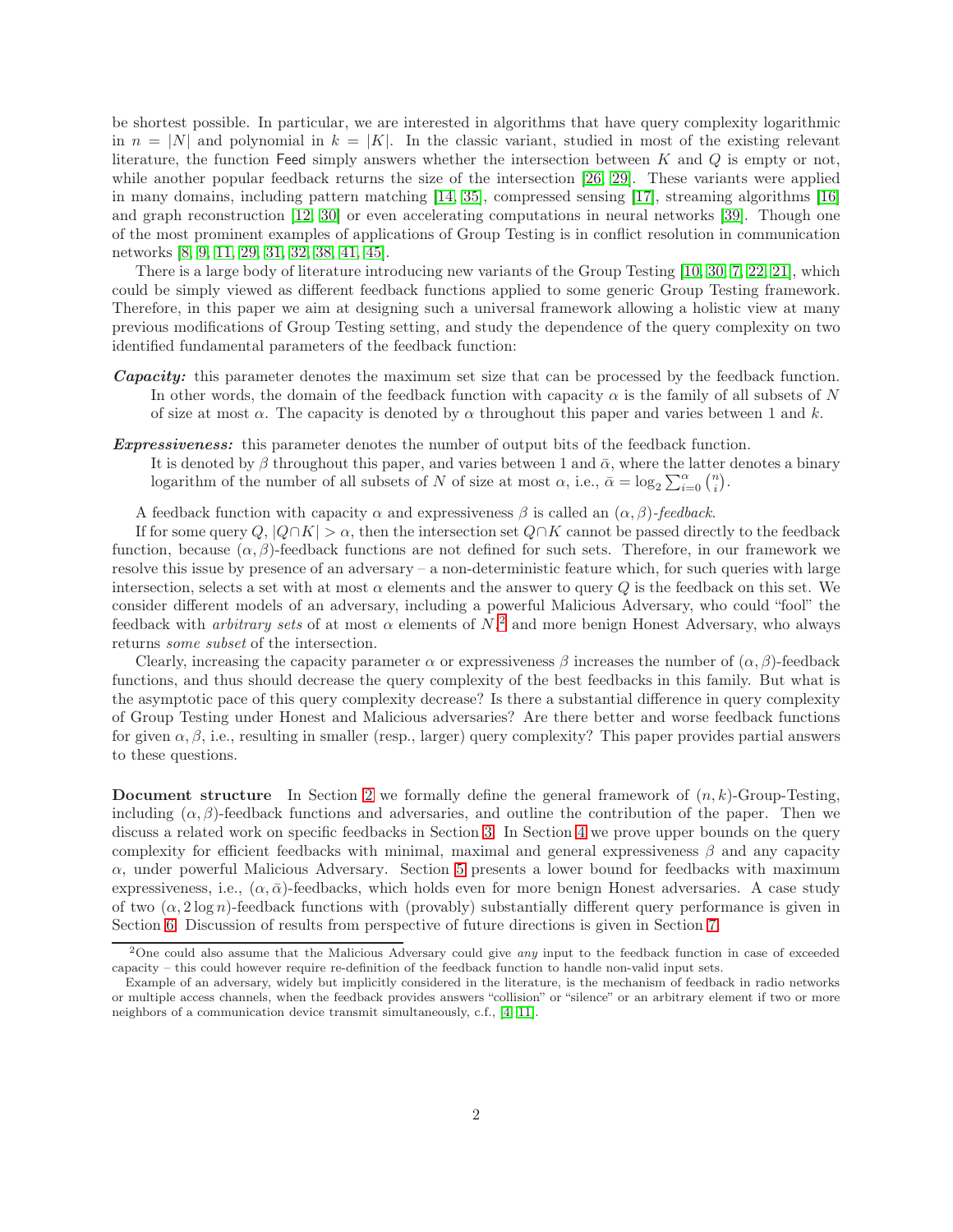# <span id="page-2-0"></span>2 Generalized framework and our contribution

As we will discuss in Sections [2.1](#page-4-0) and [3,](#page-6-0) many previously considered variants of  $(n, k)$ -Group-Testing problem could be expressed by, and their query complexities depend on, specific parameters of the feedback to the queries. Here, we formally introduce generalized framework, including families of  $(\alpha, \beta)$ -feedbacks, where  $\alpha$  is the feedback capacity while  $\beta$  is its expressiveness, and adversaries that provide input to the feedback function in case the intersection has more than  $\alpha$  elements. We consider non-adaptive deterministic solutions, in which subsequent queries do not depend on the feedback from the previous ones nor on random bits. This class is very popular in the literature, due to its applicability and relevance to coding [\[37\]](#page-21-5) and information theory [\[28,](#page-20-9) [3\]](#page-19-10).

In subsequent technical sections, we will be studying query complexity of the whole classes of  $(\alpha, \beta)$ feedbacks, depending on parameters  $n, k, \alpha, \beta$  and specific adversary, as well as several interesting sub-classes. We will also discuss randomized counterparts of our deterministic solutions, c.f., Definition [4,](#page-6-1) as in some cases they could be computed more efficiently.

We assume that the universe of all elements N, with  $|N| = n$ , is enumerated with integers  $1, 2, \ldots, n$ . Throughout the paper we will associate an element with its identifier.

#### Specification of generalized Group Testing framework

<span id="page-2-3"></span>**Definition 1.** The generalized  $(n, k)$ -Group-Testing framework is defined as follows:

- 1. An  $(n, k)$ -Group-Testing Algorithm is defined as a sequence of queries  $\mathcal{Q} = \mathcal{Q}^{n,k} = \langle Q_1, Q_2, \ldots, Q_t \rangle$ depending on n, k, where each query is an arbitrary subset of  $N$ . The sequence length  $t$  is called a query complexity of the sequence/algorithm.<sup>[3](#page-2-1)</sup>
- 2. An adversary is defined as an entity that performs two actions. Firstly, it chooses set K as an arbitrary subset of N with  $|K| \leq k$ . Secondly, it defines a function Adv $(X, i \mid \mathcal{Q}, K)$ , for every  $X \subseteq N$ , and every  $i \in \{1, \ldots, |\mathcal{Q}|\}$ , where i denotes the index<sup>[4](#page-2-2)</sup> in sequence  $\mathcal{Q}$ . This function must satisfy:
	- Adv $(X, i \mid \mathcal{Q}, K)$ )  $\subset N$ ,
	- $|Adv(X, i | \mathcal{Q}, K)| < \alpha$ ,
	- Adv $(X, i \mid \mathcal{Q}, K) = X$ , if  $|X| \leq \alpha$ .
- 3. An adversary strategy, under a given query sequence Q and a set K fixed by an adversary is defined as a function  $\mathsf{Adv}(X, i \mid \mathcal{Q}, K)$  of two arguments: set  $X \subset N$  and index  $i \in \{1, 2, \ldots, |\mathcal{Q}|\}$ .  $\mathcal{S}_{adv}(\mathcal{Q}, K)$ denotes the set of all adversarial strategies under a given query sequence  $\mathcal Q$  and a set K fixed by an adversary, and  $\mathcal{S}_{adv}(\mathcal{Q},\cdot) = \{\mathcal{S}_{adv}(\mathcal{Q},K)\}_{K\subset N,|K| is the set of all possible strategies of the adversary$ over sets K of at most k elements.
- 4. An  $(\alpha, \beta)$ -feedback function Feed is a function that takes as an input any subset of N with at most  $\alpha$ elements and outputs a binary vector of  $\beta$  bits.
- 5. A feedback vector is defined as a sequence of outputs of the feedback function on the intersections between K and the subsequent queries  $Q_1, Q_2, \ldots, Q_t$ :

$$
\mathcal{F}(K,\mathsf{Adv}) = \langle \mathsf{Feed}(\mathsf{Adv}(Q_1 \cap K, 1 \mid \mathcal{Q}, K)), \mathsf{Feed}(\mathsf{Adv}(Q_2 \cap K, 2 \mid \mathcal{Q}, K)), \ldots, \\ \mathsf{Feed}(\mathsf{Adv}(Q_t \cap K, t \mid \mathcal{Q}, K))) \rangle,
$$

<span id="page-2-1"></span> $3$ Due to the scope of this paper, our definition considers non-adaptive algorithms, i.e., in which the sequence of queries is fixed in advance. However, an analogous framework can be defined for adaptive algorithm, in which consecutive queries are defined based on the partial feedback vector, i.e., feedbacks on the preceding queries.

<span id="page-2-2"></span> $4$ This means that the adversary receives not only the whole sequence  $Q$  but also the step number; hence, may output different values for two identical intersection sets but obtained for different queues.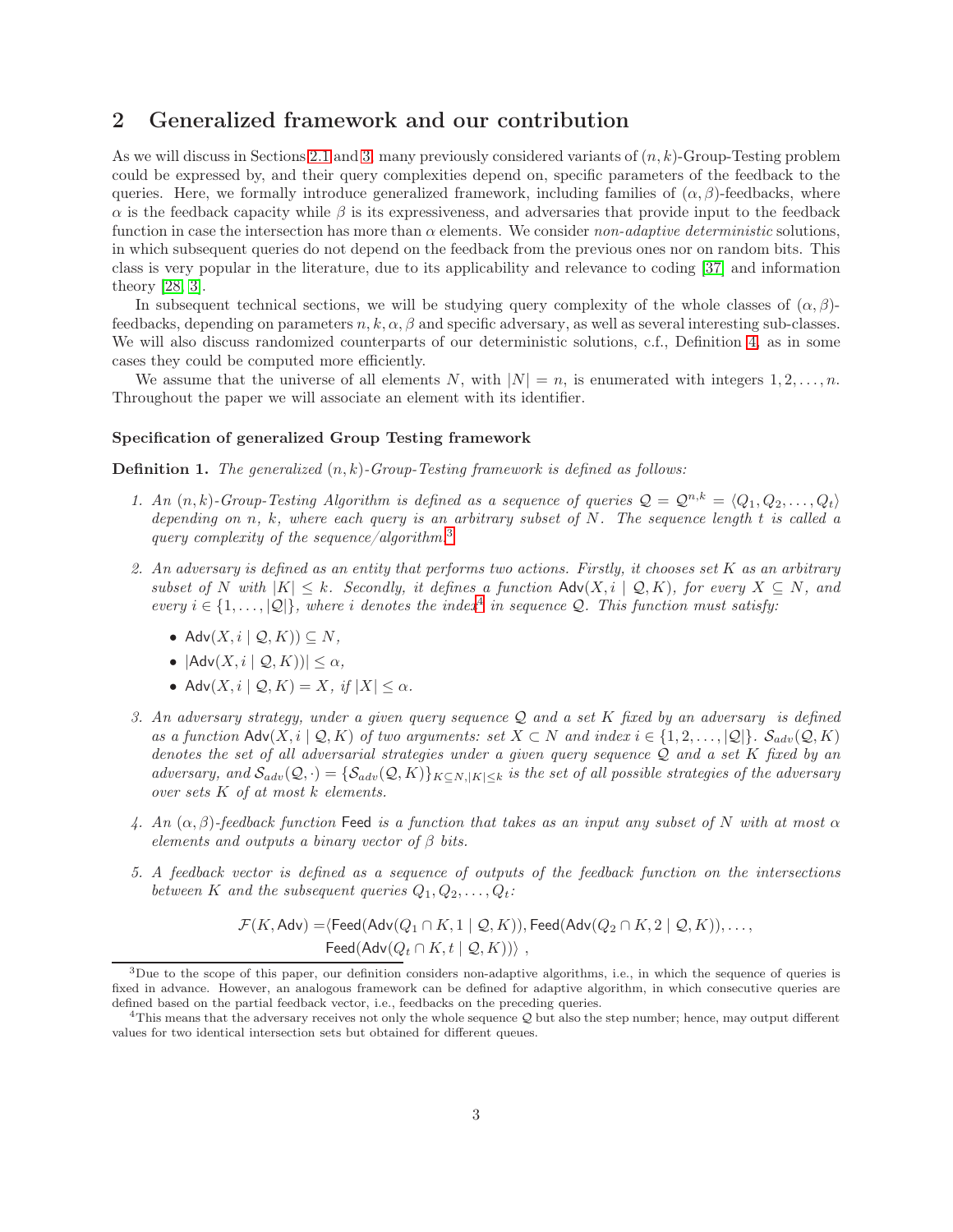6. For any fixed n, k, we say that a sequence of queries Q solves  $(n, k)$ -Group-Testing problem under some adversary with the set of possible strategies  $\mathcal{S}_{adv}(\mathcal{Q},\cdot)$  if we have:

$$
\bigvee_{\substack{K_1, K_2 \subset N \\ |K_1|, |K_2| \le \alpha \\ K_1 \neq K_2}} \{ \mathcal{F}(K_1, \text{Adv}) : \text{Adv} \in \mathcal{S}_{adv}(\mathcal{Q}, K_1) \} \cap \{ \mathcal{F}(K_2, \text{Adv}) : \text{Adv} \in \mathcal{S}_{adv}(\mathcal{Q}, K_2) \} = \emptyset
$$

In other words, the sets of possible (under the given adversary) feedback vectors for two different sets  $K_1, K_2$  are disjoint.

In the above framework, the adversary could be deterministic (if the set of strategies  $\mathcal{S}_{adv}(Q, K)$  for any given  $Q, K$  is a single function, e.g., always passing an empty set to the feedback function for intersections larger than  $\alpha$ ) or non-deterministic (otherwise). The feedback function is always deterministic. Observe also that in case of non-adaptive algorithms considered in this work the order of queries does not matter from perspective of query complexity, but helps in the analysis to relate queries with their corresponding feedbacks in the feedback vector.

**Decoding of elements** It follows from our Definition [1,](#page-2-3) point 6, of solving  $(n, k)$ -Group-Testing problem that elements of the hidden set  $K$  could be enlisted. A straightforward, though not computationally efficient way, would be to consider all possible sets K of size at most k; then, for each of them – consider a family of all possible adversarial strategies and compute feedback vectors for them; finally, one could find among them a matching copy of the actual feedback vector. This copy is in some computed family corresponding to a set K, which is the actual hidden set to be enlisted. The correctness of this solution follows directly from Definition [1,](#page-2-3) point 6: all possible feedback vectors obtained for all possible adversarial strategies are disjoint for different sets K of size at most k. In this work we do not study more efficient decoding algorithms than the above mentioned method – this topic could be an interesting and challenging future direction.

**Maximum capacity** The intersection between a query and set K has always at most  $k$  elements, hence having  $\alpha$  larger than k does not increase the power of the model compared to the case of  $k = \alpha$ . Therefore, in all our results we assume that  $k \ge \alpha$  (for a setting  $\alpha > k$  one could use a sequence of queries for  $k = \alpha$ ).

**Maximum expressiveness** Similarly, we may restrict our considerations to  $\beta \leq \bar{\alpha}$  because of the following fact.

<span id="page-3-1"></span>**Proposition 1.** For any feedback function f<sub>1</sub>, there exists a feedback function f<sub>2</sub> with expressiveness  $\beta \leq \bar{\alpha}$ such that for any two sets  $K_1, K_2 \subseteq N$ , with  $|K_1|, |K_2| \leq \alpha$ ,

$$
f_1(K_1) = f_1(K_2) \Leftrightarrow f_2(K_1) = f_2(K_2).
$$

Adversaries and feedback functions In this paper we consider the following adversaries and feedback functions. Note that one could consider also other types of adversaries and feedback functions.

<span id="page-3-0"></span>Definition 2. We define the following two adversary types:

- 1.  $\alpha$ -Malicious Adversary. This adversary, whenever for some query Q we have  $|Q \cap K| > \alpha$ , choses an arbitrary subset of at most  $\alpha$  elements from set N and passes this set to the feedback function. Effectively, such adversary has the power to choose an arbitrary value of feedback for queries that intersect with the hidden set K on more than  $\alpha$  elements.
- 2.  $\alpha$ -Honest Adversary. This adversary, whenever for some query Q we have  $|Q \cap K| > \alpha$ , choses a subset of exactly  $\alpha$  elements from set  $Q \cap K$  and passes this set to the feedback function.
	- $\alpha$ -Honest x-Avoiding Adversary, is a special case of  $\alpha$ -Honest Adversary that for some element  $x \in N$ , if  $x \in K \cup Q$  and  $|K \cup Q| > \alpha$  then the set chosen by the adversary does **not** contain element  $x$ . In other words it hides element  $x$ , whenever possible.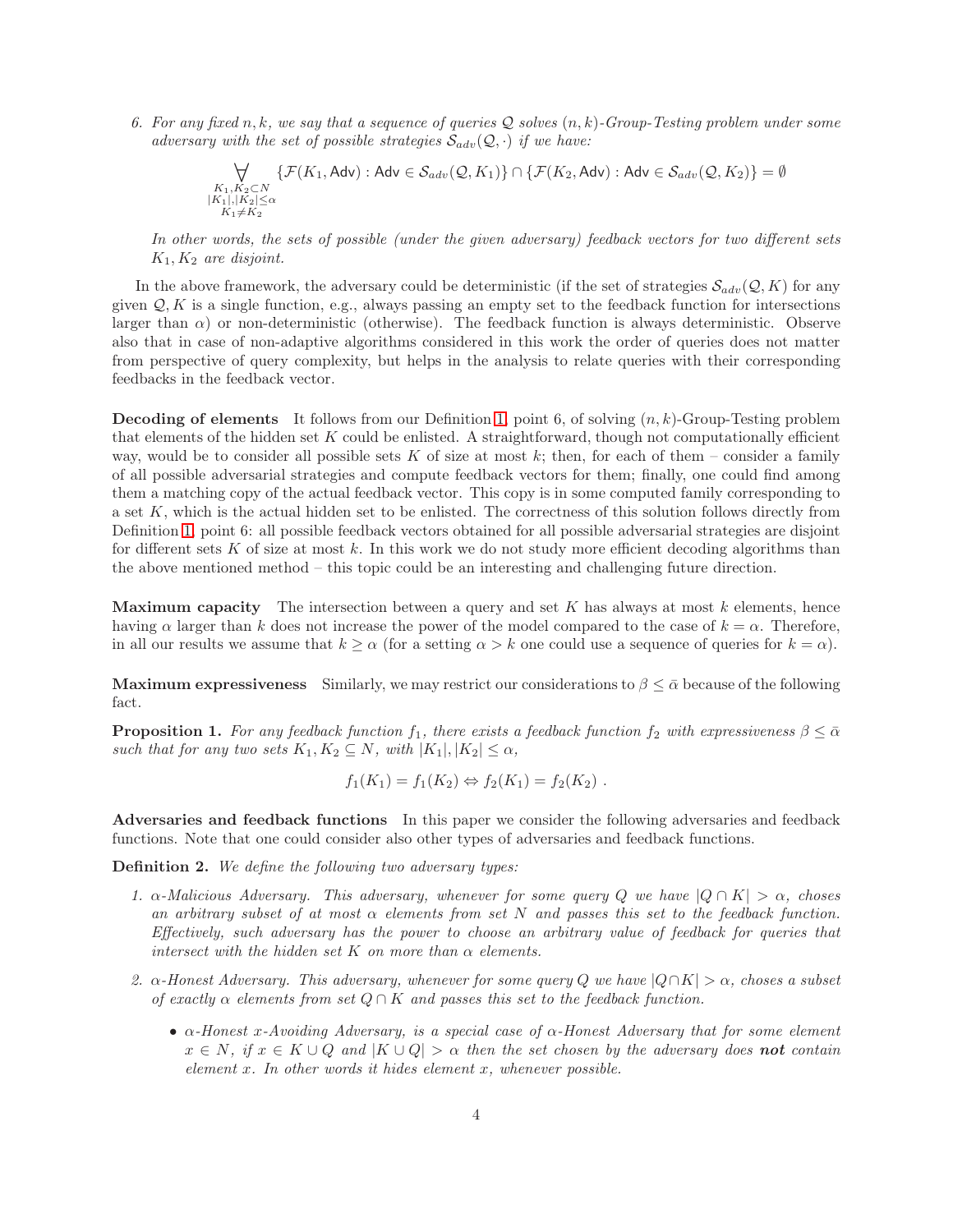<span id="page-4-1"></span>Definition 3. We define the following three feedback functions:

- 1. Parity<sup>( $\alpha$ </sup>)(X) = (|X| mod 2). It is an ( $\alpha$ , 1)-feedback, function because the returned value can be encoded on one bit.
- 2. Full<sup>( $\alpha$ </sup>)(X) = X. It is an ( $\alpha$ ,  $\bar{\alpha}$ )-feedback, as any subset of N of at most  $\alpha$  elements can be encoded by  $\bar{\alpha}$  bits.
- 3. Universal $(\alpha,\beta)(X) = (|X| \mod 2) || (\bigoplus_{x \in X} \mathsf{BCC}(x))$ , where  $\mathsf{BCC}(x)$  is an  $\left[ n, \beta 1, \left\lfloor \frac{\beta 1}{c \log \frac{n}{k}} \right\rfloor \right]$ -BCC code of element x, c.f., Definition [5,](#page-14-0) and c is a constant from [\[10,](#page-19-7) Lemma 2]  $\bigoplus$  denotes bitwise XOR operation and  $\parallel$  denotes concatenation of vectors. It is an  $(\alpha, \beta)$ -feedback, because BCC code uses  $\beta - 1$  bits and the remaining bit denotes the parity of |X|.

The above Definition [2](#page-3-0) of adversaries and the third defined feedback function in Definition [3](#page-4-1) have not been considered in the Group Testing literature, to the best of our knowledge. We will derive upper bounds under the strongest of the defined adversaries,  $\alpha$ -Malicious Adversary, while we also prove nearly matching lower bound(s) that holds also under the weaker  $\alpha$ -Honest x-Avoiding Adversary; thus, the power of the adversary does not have a substantial impact on the query complexity of Group Testing.

The next observation specifies useful criteria for the analysis of algorithms against  $\alpha$ -Malicious Adversary, which we will apply in all our proofs of upper bounds.

<span id="page-4-3"></span>**Proposition 2.** Fix any n,k. If for query sequence  $\mathcal{Q}^{n,k} = \langle Q_i \rangle_{i=1}^t$  we have that for any  $K_1, K_2 \subset N$ , with  $|K_1|, |K_2| \leq \alpha$  and  $K_1 \neq K_2$ :

$$
\frac{1}{\tau} |Q_{\tau} \cap K_1| \leq \alpha \wedge |Q_{\tau} \cap K_2| \leq \alpha \wedge \mathsf{Feed}(Q_{\tau} \cap K_1) \neq \mathsf{Feed}(Q_{\tau} \cap K_2),
$$

then  $\mathcal{Q}^{n,k}$  solves  $(n, k)$ -Group-Testing under  $\alpha$ -Malicious Adversary.

In the following we will say that a query  $Q_{\tau}$  distinguishes sets  $K_1$  and  $K_2$  under some feedback function Feed if  $|Q_\tau \cap K_1| \leq \alpha$ ,  $|Q_\tau \cap K_2| \leq \alpha$  and Feed $(Q_\tau \cap K_1) \neq \text{Feed}(Q \cap K_2)$ .

#### <span id="page-4-0"></span>2.1 Technical results

Binary feedback First, we consider feedbacks with minimum possible expressiveness, namely, returning only one bit of information. In this setting we have to answer the question of What is the most useful bit of information about a set of elements? It turns out that a parity bit allows us to obtain an efficient solution in the family of  $(\alpha, 1)$ -feedbacks. Interestingly, this result, and all our other upper bounds, hold for the strongest adversary.

<span id="page-4-2"></span>**Theorem 1.** Under Parity<sup>( $\alpha$ )</sup> feedback and under  $\alpha$ -Malicious Adversary, there exists a deterministic solution to  $(n, k)$ -Group-Testing with query complexity  $O\left(\left(k+\frac{k^2}{\alpha}\right)\right)$  $\frac{k^2}{\alpha}$ )  $\cdot \log \frac{n}{k}$ ).

The proof is based on derandomization of random queries drawn from different random distribution, after proving that these queries satisfy a certain Separation Property (formulated and proved in Lemma [1\)](#page-8-1).

Full feedback Our second result is in the setting with the maximum possible expressiveness  $\beta = \bar{\alpha}$  $\Theta(\alpha \log(n/\alpha))$ , i.e., sufficient to return all identifiers of any set of size at most  $\alpha$ . We show that maximum expressiveness allows to design algorithms with small query complexity  $O\left(\min\left\{\frac{n}{\alpha}, \frac{k^2}{\alpha^2} \cdot \log^c n\right\}\right)$  for some  $c \in [1, 2]$ , more precisely: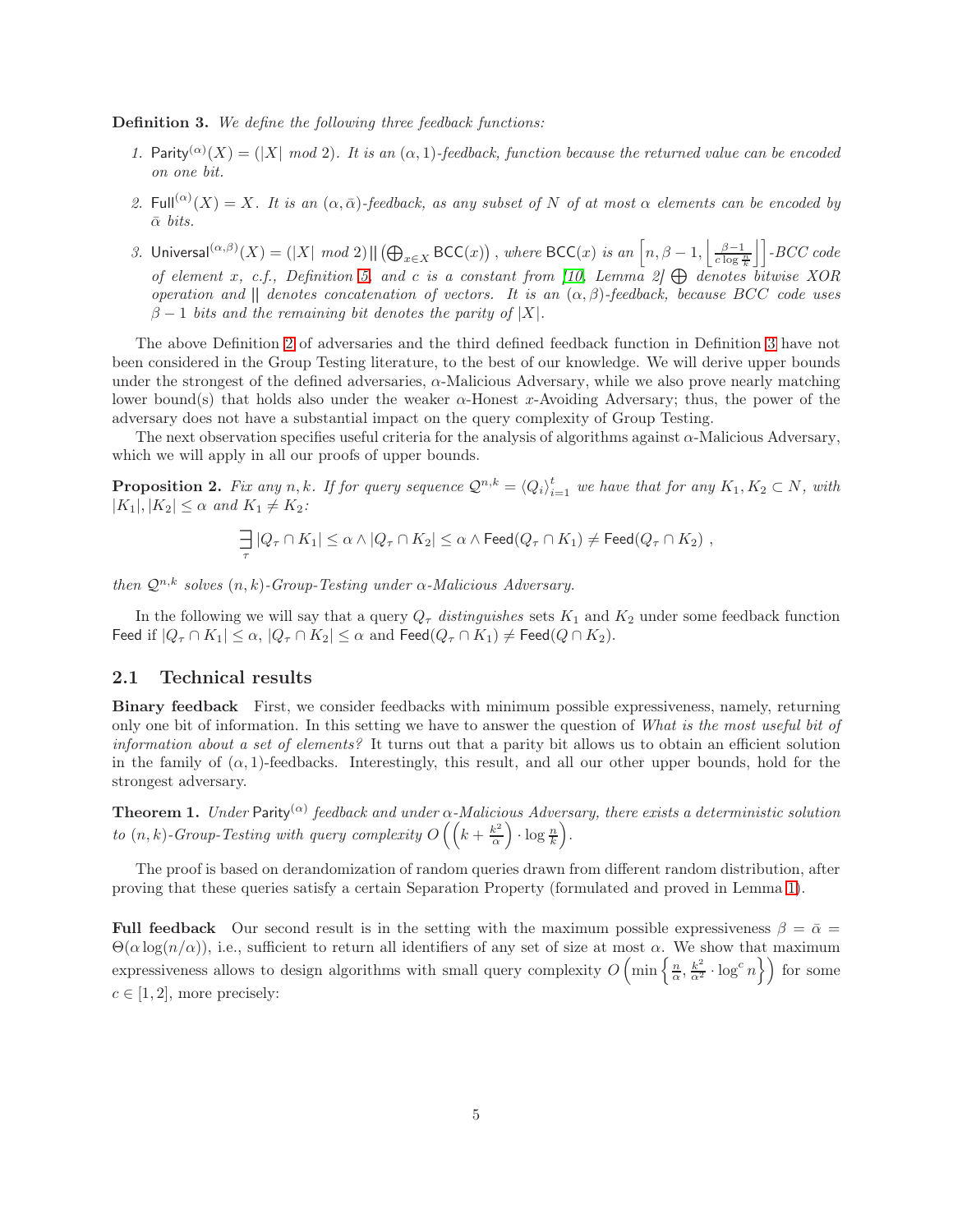<span id="page-5-0"></span>**Theorem 2.** Under Full<sup>( $\alpha$ )</sup> feedback and under  $\alpha$ -Malicious Adversary, there exists a deterministic solution to  $(n, k)$ -Group-Testing with query complexity:

$$
O\left(\min\left\{\frac{n}{\alpha}, \frac{k^2}{\alpha^2} \cdot \log n\right\}\right) \qquad \text{if } \alpha > 18 \log k,
$$
  

$$
O\left(\min\left\{\frac{n}{\alpha}, \frac{k^2}{\alpha} \cdot \log \frac{n}{k}\right\}\right) \qquad \text{otherwise.}
$$

The proof is via derandomization of a random sequence of queries  $Q$ , from which we require to simultaneously satisfy two conditions: on the number of queries containing a specific element, and on the sizes of the intersections of queries from any subset of  $Q$  of certain size and any possible instantiation of set  $K$ .

Interestingly, for  $\alpha = \omega(\sqrt{k \log n})$ , the obtained query complexity is sublinear in k. This can be contrasted with an  $\Omega(k \log(n/k))$  lower bound for classical Group Testing (i.e., for  $\alpha = O(1)$ ) that holds also for any randomized algorithm working with non-vanishing probability [\[15\]](#page-19-11). This proves the impact of feedback capacity on query complexity.

**General feedback** After considering both extreme values of  $\beta$  we study the general case, where a feedback needs to work for an arbitrary  $1 \leq \beta \leq \bar{\alpha}$ . In this case our first contribution is a design of a more sophisticated general feedback function Universal<sup>( $\alpha,\beta$ )</sup>, c.f., Definition [3,](#page-4-1) which works for almost any  $\alpha,\beta$ . Our proposed feedback is a concatenation of a specific code (called BCC code) with an additional parity bit. Under this feedback we obtain the main result of the paper:

<span id="page-5-2"></span>**Theorem 3.** Under Universal $(\alpha,\beta)$  feedback and under  $\alpha$ -Malicious Adversary, there exists a deterministic solution to  $(n, k)$ -Group-Testing with query complexity  $O\left(\frac{k^2}{\alpha\beta}\log^{c+1} n\right)$  for some  $c \in [1, 2]$ , more precisely:

$$
O\left(\frac{k^2}{\alpha \beta} \log n \left(\frac{\beta}{\alpha} + \log n\right)\right)
$$
if  $\alpha > 18 \log k$ ,  

$$
O\left(\frac{k^2}{\alpha} \cdot \log \frac{n}{k}\right)
$$
otherwise.

Our main result shows that the query complexity decreases linearly with  $\alpha$  and with  $\beta$ . Intuitively factor  $\frac{k}{\alpha}$  in our complexity comes from *congestion*, since the feedback function has capacity to serve at most  $\alpha$  elements out of k in a single query. The second factor  $\frac{k \log \frac{n}{k}}{\beta} \approx$  $\log\binom{n}{k}$  $\frac{\partial \langle k \rangle}{\partial \beta}$  comes from the informationtheoretic bound that we need  $\log_2 {n \choose k}$  bits to uniquely encode any subset of k elements and the fact that the feedback function provides only  $\beta$  bits per round. What is surprising and challenging to prove is that the query complexity of efficient (but not all!)  $(\alpha, \beta)$ -feedbacks is (close to) a multiplication of these two characteristics.

The proof combines ideas from the analysis of the binary feedback and full feedback. In the binary feedback case we observe that sets that differ on many elements can be distinguished quickly using the parity feedback. On the other hand, sets that differ only on few elements are handled using a combination of full feedback algorithm with a specific coding to encapsulate the feedback into  $\beta$  bits.

Lower bound We show a lower bound that proves that our upper bound shown in Theorem [2](#page-5-0) is optimal up to polylogarithmic factor, for any  $\alpha$ . It holds even for a weaker adversary,  $\alpha$ -Honest Adversary, or more specifically, for its sub-type of  $\alpha$ -Honest x-Avoiding Adversary. Thus, it also holds for the stronger α-Malicious Adversary, for which all our algorithms are analyzed.

<span id="page-5-1"></span>**Theorem 4.** If  $n > k^2 \log n / \log k$ , then any deterministic solution to  $(n, k)$ -Group-Testing under any  $(\alpha, \beta)$ feedback has query complexity  $\Omega\left(\frac{k^2}{\alpha^2}\log^{-1}k\right)$  for some  $\alpha$ -Honest Adversary.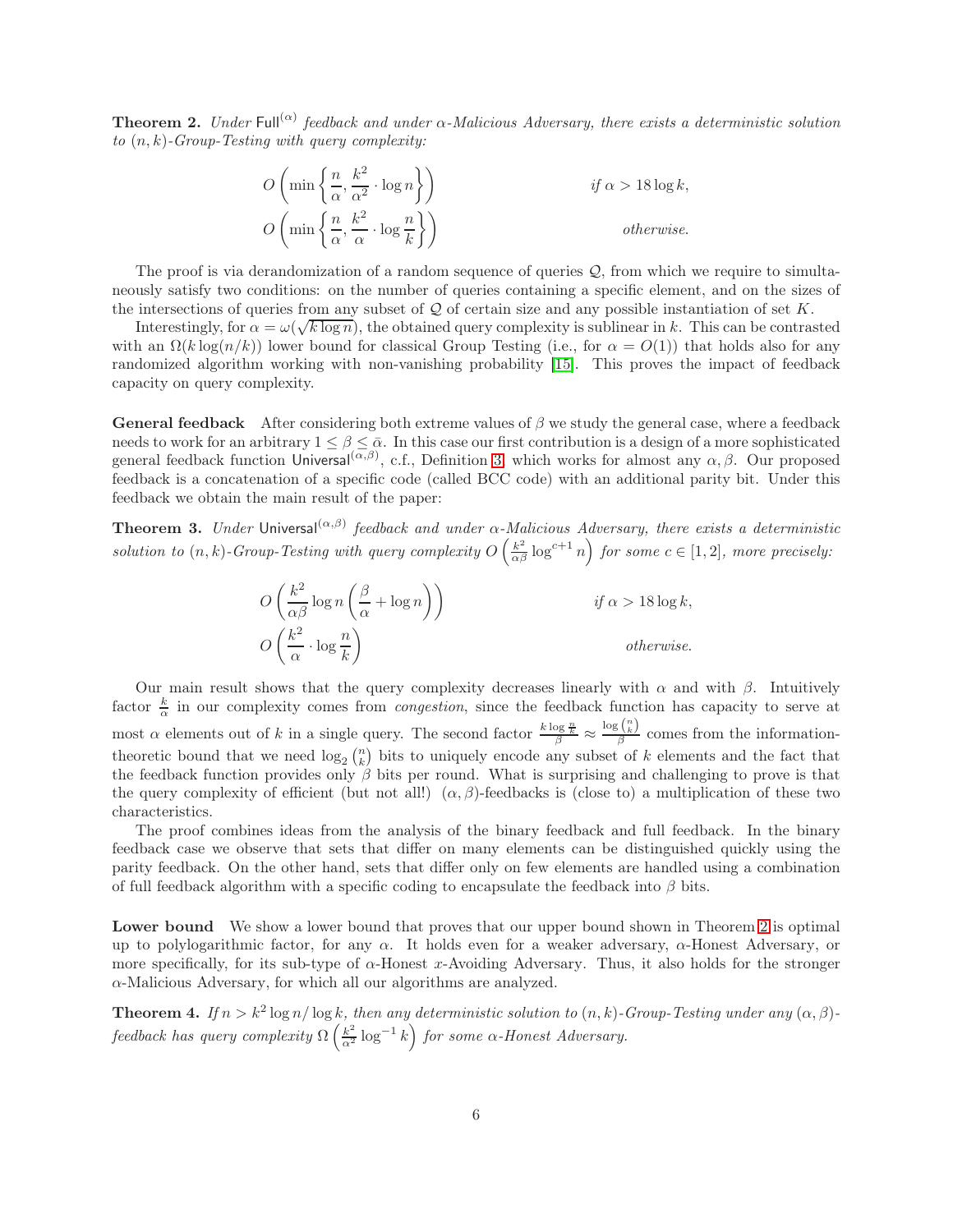| $\alpha$       | $\beta$        | Upper bound                                                                          | Lower bound                                                   |
|----------------|----------------|--------------------------------------------------------------------------------------|---------------------------------------------------------------|
|                | $1 \quad 1$    | $O(k^2 \log \frac{n}{k})$ [19]                                                       | $\Omega\left(k^2\frac{\log n}{\log k}\right)$ [13]            |
| $\mathcal{k}$  | $\blacksquare$ | $O(k \log \frac{n}{k})$ [10]                                                         | $\Omega(k \log \frac{n}{k})$ [10]                             |
| k <sub>i</sub> | $\log k$       | $O\left(k\frac{\log\frac{n}{k}}{\log k}\right)$ [30]                                 | $\Omega\left(k\frac{\log\frac{n}{k}}{\log k}\right)$ [23, 40] |
| $\ast$         | $\overline{1}$ | $O\left(\left(k+\frac{k^2}{\alpha}\right)\log\frac{n}{k}\right)$ Thm 1               | $\Omega\left(\frac{k^2}{\alpha^2}\log^{-1}k\right)$ Thm 4     |
| $\ast$         | $\bar{\alpha}$ | $O\left(\min\left\{\frac{n}{\alpha},\frac{k^2}{\alpha^2}\log n\right\}\right)$ Thm 2 | $\Omega\left(\frac{k^2}{\alpha^2}\log^{-1}k\right)$ Thm 4     |
| $\ast$         | $\ast$         | $O\left(\frac{k^2}{\alpha\beta}\log^2 n\right)$ Thm 3                                | $\Omega\left(\frac{k^2}{\alpha^2}\log^{-1}k\right)$ Thm 4     |

<span id="page-6-2"></span>Table 1: Results on non-adaptive  $(n, k)$ -Group-Testing with  $(\alpha, \beta)$ -feedback. The upper bound column states query complexity of the best found  $(\alpha, \beta)$ -feedback found for parameters  $\alpha, \beta$  fixed in the first two columns; as we will show, not all  $(\alpha, \beta)$ -feedbacks could reach that complexity. Symbol  $*$  stands for any valid value of the parameter, and  $\bar{\alpha}$  stands for a ceiling of the binary logarithm of the number of all subsets of N of size at most  $\alpha$ . We display results from Theorem [2](#page-5-0) and [3](#page-5-2) in regime  $\alpha > 18 \log k$ , however our theorems cover the whole range of  $\alpha$ .

The proof of Theorem [4](#page-5-1) is by transformation of our generalized Group Testing framework to selectors – structures studied in related literature, formally defined in Section [5.](#page-15-0) We show that if there were shorter query sequences, there would exist selectors violating some of their lower bound. This transformation is however possible only in one way, as we will show in the next result.

Minimum Elements feedbacks Our two final results show that designing an efficient feedback function is very subtle. We show that a reasonable  $(\alpha, 2 \log n)$ -feedback function that returns two minimal elements from the set leads to very large query complexity of  $\Omega(\min\{n,k^2\})$  if we restrict the function to return the elements in fixed order, c.f., Theorem [5.](#page-16-0) Without this restriction it is possible to obtain feedback function for which there exists a deterministic algorithm with query complexity  $O\left(\frac{k^2}{\alpha}\right)$  $\frac{k^2}{\alpha} \cdot \log \frac{n}{k}$ , c.f., Corollary [5.](#page-16-1)

Theorem [5](#page-16-0) with Corollary [5](#page-16-1) provide an argument that there is no universal reduction between selectors and our general Group Testing framework, as both the considered feedback functions have the same parameters  $\alpha$  and  $\beta$  and differ only (slightly) in the definition of the feedback function, yet having query complexities different nearly by factor  $\alpha$ . Thus, our general framework is provably more complex than the theory of selectors.

Table [1](#page-6-2) presents our main deterministic results in comparison to the most related previous work on specific feedback functions. In this work we also analyze explicitly constructed randomized counterparts of the deterministic results.

<span id="page-6-1"></span>**Definition 4.** A randomized algorithm solves  $(n, k)$ -Group-Testing against Adaptive Adversary with probability  $1 - c$ , for some  $0 \leq c < 1$ , if with probability  $1 - c$  it generates a sequence of queries Q that solves  $(n, k)$ -Group-Testing according to Definition [1.](#page-2-3)

Note that in Definition [4](#page-6-1) the adversary is assumed to know sequence  $Q$  (see Definition [1\(](#page-2-3)3)). Hence, our analysis' of randomized counterparts of deterministic solutions also hold against *Adaptive Adversary*. This is to distinguish from the case, where the adversary does not know all the queries when choosing set  $K$  [\[20,](#page-20-12) [5\]](#page-19-13).

## <span id="page-6-0"></span>3 Motivation, previous and related work

The problem of Group Testing (and related equivalent problems such as coin weighting) has been considered in various feedback models. In this section we present details of implementation of some classical feedback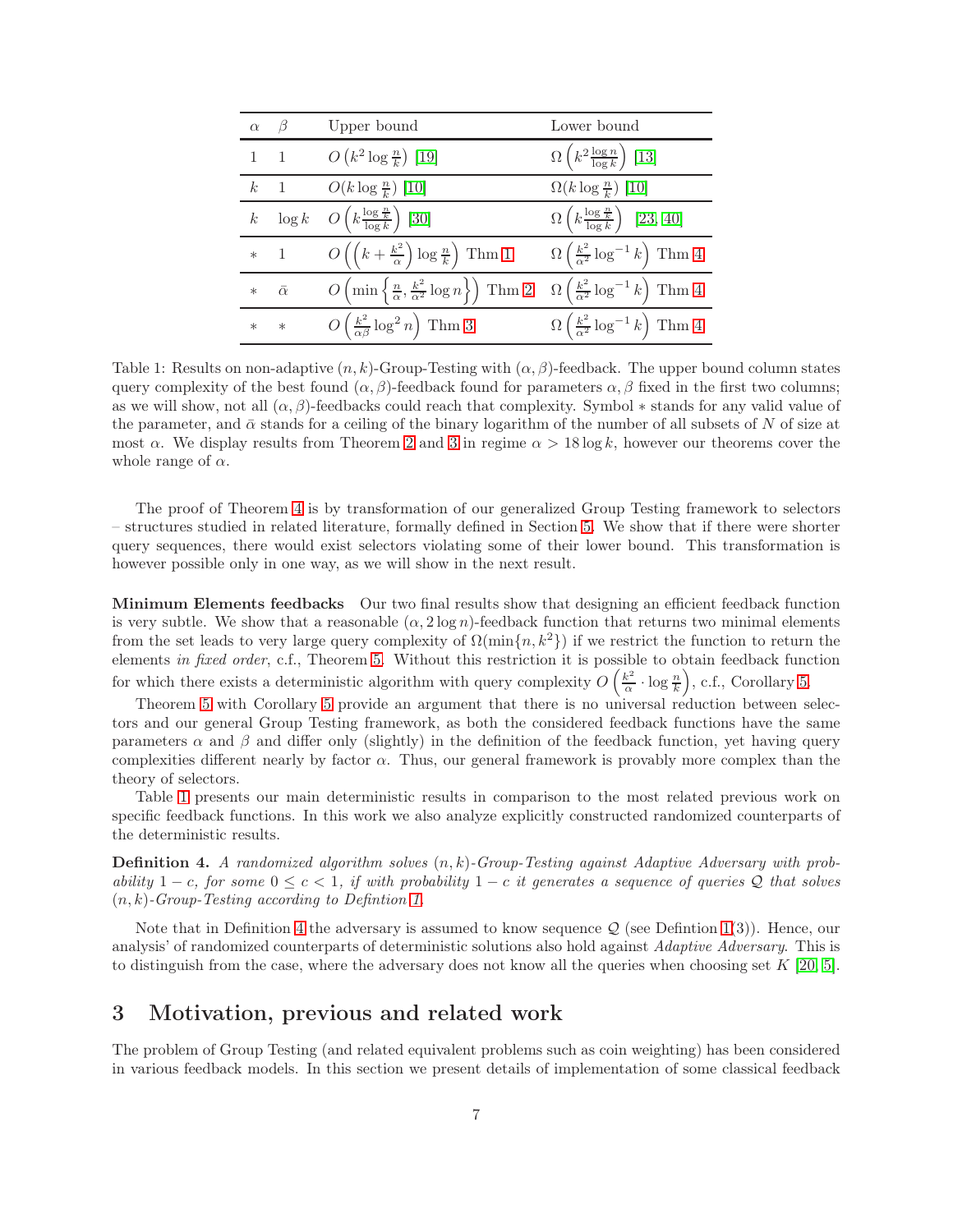models in our framework. Our framework, with two parameters of feedback  $\alpha$  and  $\beta$ , allows, among others, a comparison of results in different models, for a discussion about what is the best utilization of feedback output bits, and for comparison and generalization of existing results obtained for specific feedbacks, c.f., Table [1.](#page-6-2)

Beeping model and shared channel communication Beeping feedback model is a standard model considered in most of the Group Testing literature [\[26\]](#page-20-1), where the feedback tells whether the intersection between query Q and set K is empty or not. Solutions to Group Testing in this feedback model have direct applications to conflict resolution on a multiple access channel and broadcast in unknown radio networks, c.f., [\[13\]](#page-19-12).

Observe that in Beeping feedback model, the feedback returns 0 if the intersection is empty and 1 otherwise. Thus beeping feedback is a (1, 1)-feedback.

In this feedback model, the Group Testing problem is known to be solvable using  $O(k^2 \log(n/k))$  [\[19\]](#page-20-10) queries and an explicit construction of length  $O(k^2 \log^2 n)$  [\[37\]](#page-21-5) exists. Best known lower bound (for  $k < \sqrt{n}$ ) is  $\Omega(k^2 \log n / \log k)$  [\[13\]](#page-19-12).

A related model, where the feedback equals NULL if the intersection is of size 0, the identifier of the element, if the intersection is of size 1 and a value COLLISION otherwise, can be seen as  $(2, \log n)$ -feedback. This model is applicable to communication on shared channel and has been an area of extensive research. The solutions in literature include adaptive algorithms [\[8,](#page-19-4) [9\]](#page-19-5), semi-oblivious algorithms where an element can deactivate after successful transmission [\[38,](#page-21-2) [32\]](#page-20-6) (see surveys [\[29,](#page-20-2) [11\]](#page-19-6) for more details on results in this model). As mentioned earlier, some of the previous works also consider non-adaptive adversarial component of the feedback, c.f., [\[4\]](#page-19-9).

Finite-field additive radio network In this model, the feedback to a query is a parity of the size of the intersection between set K and a query. One can observe that using  $BCC$ -codes of length  $O(k \log \frac{n}{k})$  [\[10\]](#page-19-7) it is possible to design a sequence of queries of the same length, that solves  $(n, k)$ -Group-Testing in this model. This construction solves  $(n, k)$ -Group-Testing with  $O(k \log \frac{n}{k})$  in a Parity<sup>(k)</sup> feedback model (which is an example of  $(k, 1)$ -feedback), because by the definition of  $BCC$ -codes any bit-wise XOR of up to k codewords is unique. The construction of BCC codes has also been applied to solutions of standard communication problems (such as broadcast) in specific models of communication networks [\[10\]](#page-19-7).

We note that Parity<sup>( $\alpha$ )</sup> feedback for borderline value of  $\alpha = k$  corresponds to the setting considered in [\[10\]](#page-19-7). In this case our algorithm matches the best known upper bound, hence our proposed feedback function and our algorithm are a valid generalization, showing the smooth transition of query complexity between settings of  $\alpha = \log k$  and  $\alpha = k$  in a pace inversely proportional to the feedback capacity  $\alpha$ .

Coin weighting The problem of coin weighting is exactly the Group Testing problem with a different feedback. In the coin weighting problem, we have a set of n coins of two distinct weights  $w_0$  (true coin) and  $w_1$  (counterfeit coin), out of which up to k are counterfeit ones. We are allowed to weight any subset of coins in a spring scale, hence we can deduce the number of counterfeit coins in each weighting. The task is to identify all the counterfeit coins.

The coin weighting can be implemented in our framework as a  $(k, \log k)$ -feedback, where the feedback returns the size of the intersection between the query and the set  $K$ . The problem is solvable with  $O(k \log(n/k) / \log k)$  [\[30\]](#page-20-4) queries.

Bounds for both BCC codes and non-adaptive coin weighting are tight, thus increasing the number of output bits from 1 to  $\log k$  results in decrease in query complexity by a factor of  $\log k$ .

Threshold Group Testing In this variant of Group Testing introduced in [\[18\]](#page-20-13), a number of thresholds  $0 < t_1 \leq t_2 \leq \cdots \leq t_s$  are defined. Thresholds divide the set [k] into set of discrete intervals  $[0, t_1), [t_1, t_2), \ldots, [t_{s-1}, t_s), [t_s, k]$ . The feedback to query Q is the index of the interval to which  $|K \cap Q|$ belongs. This feedback can be implemented as a  $(t_s + 1, \log s)$ -feedback. An upper bound for a single threshold t of approximately  $O(\frac{k^2}{\sqrt{t}}\log\frac{n}{k})$  [\[22\]](#page-20-7) suggests that single threshold feedback is probably not the optimal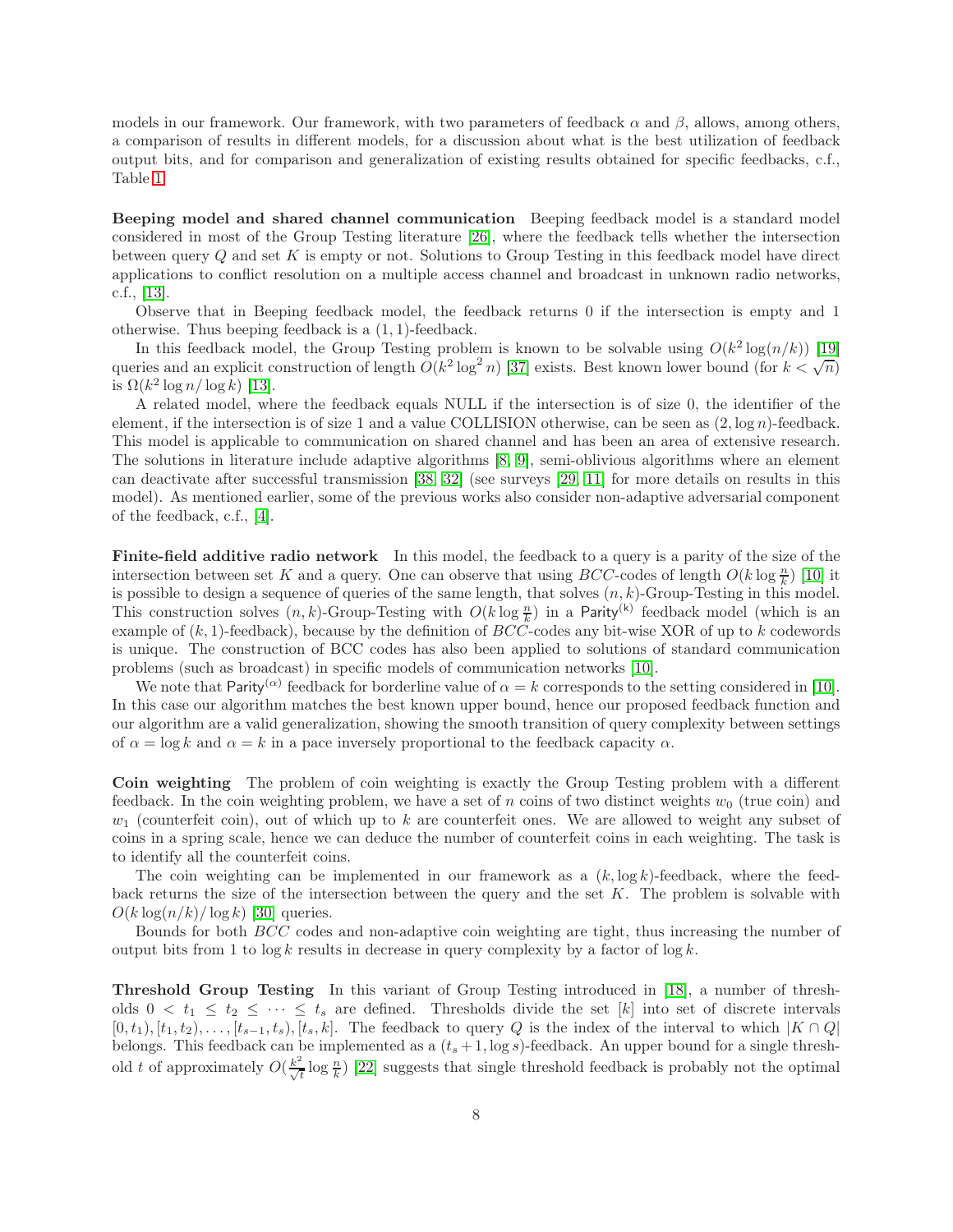feedback (according to our parameters) since we know that  $(t, 1)$ -feedbacks can lead to query complexity  $O(\frac{k^2}{l})$  $\frac{k^2}{k}$  log  $\frac{n}{k}$ ). On the other hand, in [\[21\]](#page-20-8) the authors analyze a feedback with  $\sqrt{k \log k}$  thresholds out of which maximum threshold is  $\Omega(k)$ , which in our framework translates to a  $(k, \log k)$ -feedback. Result in [\[21\]](#page-20-8) is an algorithm with query complexity  $O(\frac{k}{\log k} \cdot \log \frac{n}{k})$ , which is logarithmically far from  $O\left(\frac{k}{\log k} \log^2 n\right)$  obtained from our generic upper bound  $O\left(\frac{k^2}{\alpha \beta} \log^2 n\right)$  in Theorem [3](#page-5-2) instantiated for  $\alpha = k, \beta = \log k$ .

Other related results The problem of Group Testing has been recently discussed from different perspectives. Some papers consider different models of generating (or constraining) the subset  $K$ . This may lead to critically different optimal strategies, even for non-adaptive settings. In [\[1\]](#page-19-14) the author considers the model, wherein each element is included in K with a fixed probability  $p$  – we need  $\Omega(n)$  tests to have error probability tending to zero. Somehow related randomized model has been discussed in [\[20\]](#page-20-12), wherein the algorithm may fail on a small fraction of inputs. In [\[34\]](#page-21-7) the authors consider "sparse" Group Testing, where the size of each query is limited. They also consider settings wherein each element can be included in a limited number of queries.

### <span id="page-8-0"></span>4 Upper bounds

#### <span id="page-8-4"></span>4.1 Minimal expressiveness – Binary feedback

We first show (Lemma [1\)](#page-8-1) an upper bound on length of a sequence that distinguishes any pair of sets satisfying a certain size restriction. This length is inversely proportional to the product of capacity  $\alpha$  and the lower bound on the size of the symmetric difference between the sets, denoted by  $\delta$ . This proof is based on analyzing a certain Separation Property of a sequence of random queries drawn from specific probabilistic distribution, and showing that it yields distinguishing between two sets  $K_1, K_2$  with a large probability, sufficient to derandomize it. In the second step (Lemma [3\)](#page-11-0), we show how to remove the size restrictions from the result. Finally, Theorem [1](#page-4-2) will follow directly from Lemma [3](#page-11-0) applied for  $\delta = 1$ .

In Lemma [3](#page-11-0) we will need the following notation and basic facts.

Basic notation and tools We will use the following notation for the symmetric difference of two sets  $A \triangle B = (A \setminus B) \cup (B \setminus A)$ . In our proofs, we also use the following two elementary facts:

<span id="page-8-2"></span>Fact 1. Let  $X \sim \text{Binomial}(n, p)$ , then  $\mathbb{P}[X \text{ is odd}] = \frac{1}{2} - \frac{1}{2}(1 - 2p)^n$ .

The proof of Fact [1](#page-8-2) can be found in the appendix. The following fact can be found e.g., in [\[42,](#page-21-8) (p. 34]) eq. 6)].

<span id="page-8-3"></span>**Fact 2.** For any  $0 \le x \le 1$  and  $n \in \mathbb{N}_+$ :  $(1-x)^n \le 1 - nx + \frac{1}{2}n(n-1)x^2$ .

Main technical tools We first show how to construct sequences distinguishing pairs of sets  $K_1, K_2$  satisfying specific conditions.

<span id="page-8-1"></span>**Lemma 1.** For any  $1 \le \delta \le k/\alpha$  and if  $k \ge \alpha$ , there exists a sequence of  $O\left(\frac{k^2}{\alpha \delta} \cdot \log(n/k)\right)$  sets Q such that for any two sets  $K_1, K_2 \subseteq N$  satisfying  $k \ge |K_1| \ge k/2$  and  $|K_1| \ge |K_2|$  and  $|K_1 \triangle K_2| \ge \delta$  there exists  $Q \in \mathcal{Q}$  that satisfies  $|Q \cap K_1| \leq \alpha$ ,  $|Q \cap K_2| \leq \alpha$  and  $\mathsf{Parity}^{(\alpha)}(Q \cap K_1) \neq \mathsf{Parity}^{(\alpha)}(Q \cap K_1)$ .

Proof. We will show this result using the probabilistic method. More precisely, we first define a sequence of random queries Q of length  $O(\frac{k^2}{\alpha \delta} \cdot \log(n/k))$ . Next, we fix any two different sets  $K_1, K_2 \subseteq N$  whose cardinalities satisfy the conditions of the lemma. Recall that, by Proposition [2,](#page-4-3) a query  $Q \in \mathcal{Q}$  distinguishes K<sub>1</sub> from K<sub>2</sub> if it satisfies the three conditions from the statement of the Lemma:  $|Q \cap K_1| \leq \alpha$ ,  $|Q \cap K_2| \leq \alpha$ and  $\text{Parity}^{(\alpha)}(Q \cap K_1) \neq \text{Parity}^{(\alpha)}(Q \cap K_1)$ . We will compute the probability that no query from sequence Q distinguishes the considered sets  $K_1$  and  $K_2$ . Then, we apply the union bound over all pairs of  $K_1, K_2$  and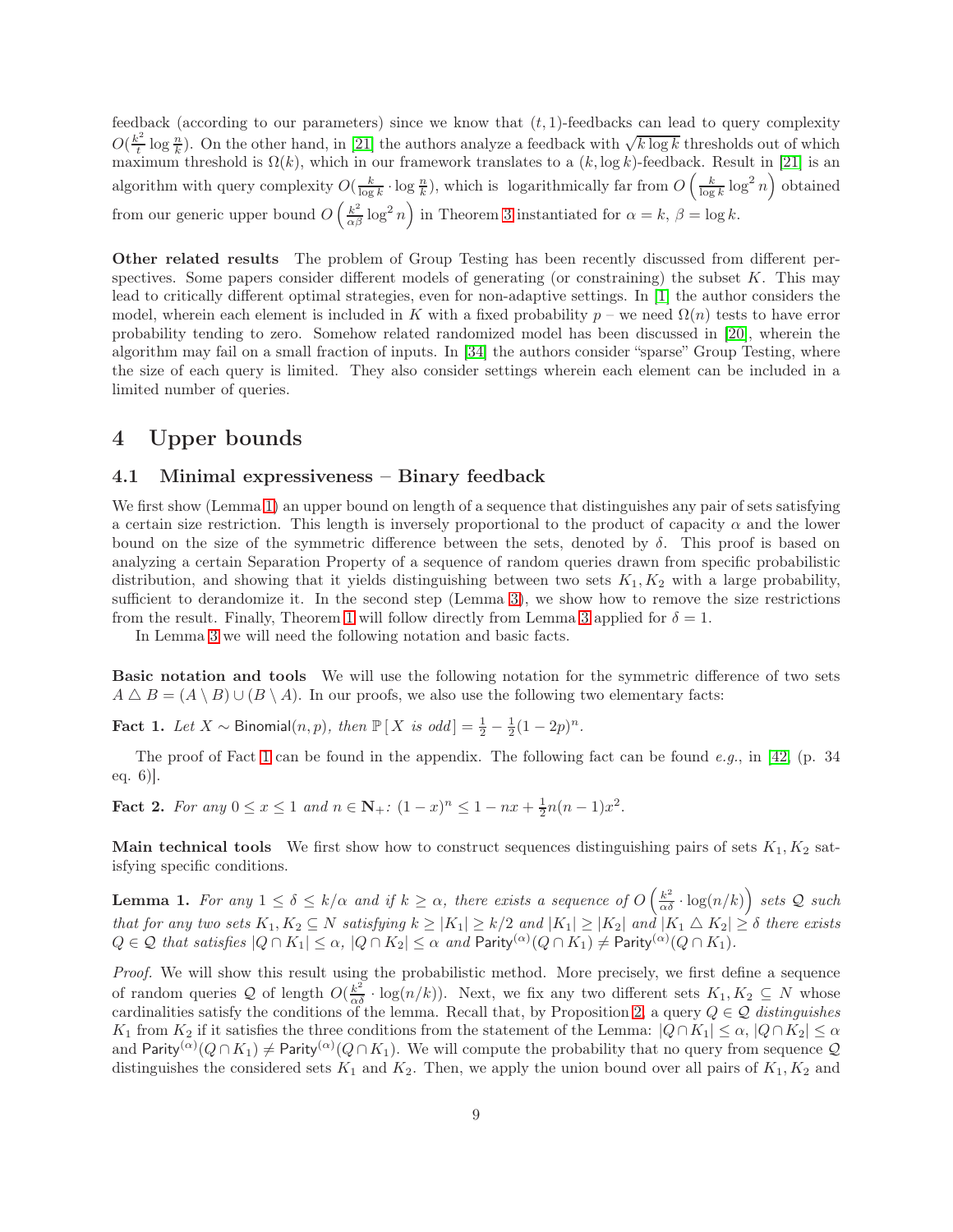take the complementary event, which, as we show, holds with a positive probability. This implies existence of the sought query sequence. The details follow.

Definition of random sequence Q. We define a sequence of probabilities P of length  $O(\frac{k^2}{\alpha \delta} \cdot \log(n/k))$  as probability  $\frac{\alpha}{16k}$  repeated  $\left[\frac{150k^2}{\alpha \delta} \cdot \log \frac{4n}{k}\right]$  times. We define  $Q_i$ , an *i*-th element of the sequence  $Q$ , as a set generated by including each element of N independently with the *i*-th probability from sequence  $\mathcal{P}$ . *Proving Separation Property.* Consider two different sets  $K_1, K_2 \subseteq N$  whose cardinalities satisfy the conditions of the lemma. Let  $S = K_1 \triangle K_2$  be the symmetric difference of  $K_1$  and  $K_2$ . Note that  $2k \ge |K_1 \cup K_2| \ge |S| \ge \delta$ . We also know, by the assumed restriction on the size of  $K_1$ , that  $|K_1 \cup K_2| \ge k/2$ .

We want to show the following:

**Separation Property:** for any positive integer  $i \leq |\mathcal{Q}|/2$  and for some constant  $c > 0$ , the probability that query  $Q_i \in \mathcal{Q}$ , distinguishes  $K_1$  and  $K_2$  is at least  $c\alpha\delta/k$ .

Before proving the Separation Property we need the following technical claim. **Claim.** For any  $Q_j \in \mathcal{Q}$ , where  $j \leq |\mathcal{Q}|$ :

 $\mathbb{P}[Q_i]$  distinguishes  $K_1$  from  $K_2$   $\geq \mathbb{P}[|(K_1 \cup K_2) \cap Q_i| \leq \alpha$  and  $|S \cap Q_i|$  is odd  $|$ .

Proof of the Claim. Consider a query  $Q_j$ , for some  $j \leq |Q|$ , from the random sequence  $Q$ , and assume that the event " $|(K_1 \cup K_2) \cap Q_j| \leq \alpha$  and  $|S \cap Q_j|$  is odd" holds. It follows from  $|(K_1 \cup K_2) \cap Q_j| \leq \alpha$ that  $|K_1 \cap Q_j| \leq \alpha$  and  $|K_2 \cap Q_j| \leq \alpha$ . Moreover, since the event also implies that  $|S \cap Q_j|$  is odd, then  $|K_1 \cap Q_j| \neq |K_2 \cap Q_j|$  mod 2. Hence, Parity<sup>( $\alpha$ </sup>)( $K_1 \cap Q_j$ )  $\neq$  Parity<sup>( $\alpha$ </sup>)( $K_2 \cap Q_j$ ). This completes the proof of the Claim.  $\blacksquare$ 

We continue the proof of the Separation Property. In the case, where  $\alpha \ge \log \frac{256k}{7\alpha\delta}$  we have, that:

$$
\mathbb{P}\left[\left|\left(K_1\cup K_2\right)\cap Q\right|\leq \alpha \text{ and } |S\cap Q| \text{ is odd}\right] \geq \mathbb{P}\left[\left|S\cap Q\right| \text{ is odd}\right] - \mathbb{P}\left[\left|\left(K_1\cup K_2\right)\cap Q\right| > \alpha\right] .
$$

Random variable  $H_2 = |(K_1 \cup K_2) \cap Q|$  is distributed according to the Binomial distribution with parameters  $|K_1 \cup K_2|$  and p, and  $\mathbb{E}[H_2] = p|K_1 \cup K_2| \leq 2pk = \alpha/8$ . Then, by Chernoff bound (c.f., [\[24\]](#page-20-14)):

$$
\mathbb{P}[H_2 \ge \alpha] \le 2^{-\alpha}.
$$

Random variable  $|S \cap Q|$  is also distributed according to the Binomial distribution with parameters  $|S|$  and p. By Fact [1](#page-8-2) we have

$$
\mathbb{P}[|S \cap Q| \text{ is odd}] = \frac{1}{2} - \frac{1}{2}(1 - 2p)^{|S|}
$$

.

Term  $\frac{1}{2}(1-2p)^{|S|}$  is maximized, when  $|S|$  is minimized, which gives us:

$$
\mathbb{P}\left[|S \cap Q| \text{ is odd}\right] \ge \frac{1}{2} - \frac{1}{2}(1 - 2p)^{\delta}.
$$

Using Fact [2,](#page-8-3) we get:

$$
\frac{1}{2} - \frac{1}{2}(1 - 2p)^{\delta} \ge \frac{1}{2} - \frac{1}{2}(1 - 2p\delta + 4\delta(\delta - 1)p^2) = \frac{\alpha\delta}{16k} - \frac{\delta(\delta - 1)\alpha^2}{128k} = \frac{\alpha\delta}{16k}\left(1 - \frac{(\delta - 1)\alpha}{8k}\right) ,
$$

and knowing that  $\delta < k/\alpha$  we get  $\left(1 - \frac{(\delta - 1)\alpha}{8k}\right) \geq 7/8$ . Finally, combining the above and knowing that  $\alpha \geq \log \frac{256k}{7\alpha\delta}$ , we get:

$$
\mathbb{P}\left[ |S \cap Q| \text{ is odd} \right] - \mathbb{P}\left[ |(K_1 \cup K_2) \cap Q| > \alpha \right] \ge \frac{7\alpha\delta}{128k} - 2^{-\alpha} \ge \frac{7\alpha\delta}{256k} \ge \frac{\alpha\delta}{50k}.
$$

In the second case assume, that  $\alpha \leq \log \frac{256k}{7\alpha \delta}$ . In this case we have:

$$
\mathbb{P}[Q_j \text{ distinguishes } K_1 \text{ from } K_2] \ge \mathbb{P}[|(K_1 \cup K_2) \cap Q_j| \le \alpha \text{ and } |S \cap Q_j| \text{ is odd}]
$$
  
\n
$$
\ge \mathbb{P}[|(K_1 \cap K_2) \cap Q_j| \le \alpha - 1 \text{ and } |S \cap Q_j| = 1]
$$
  
\n
$$
\ge \mathbb{P}[|(K_1 \cap K_2) \cap Q_j| \le \alpha - 1] \cdot \mathbb{P}[|S \cap Q_j| = 1],
$$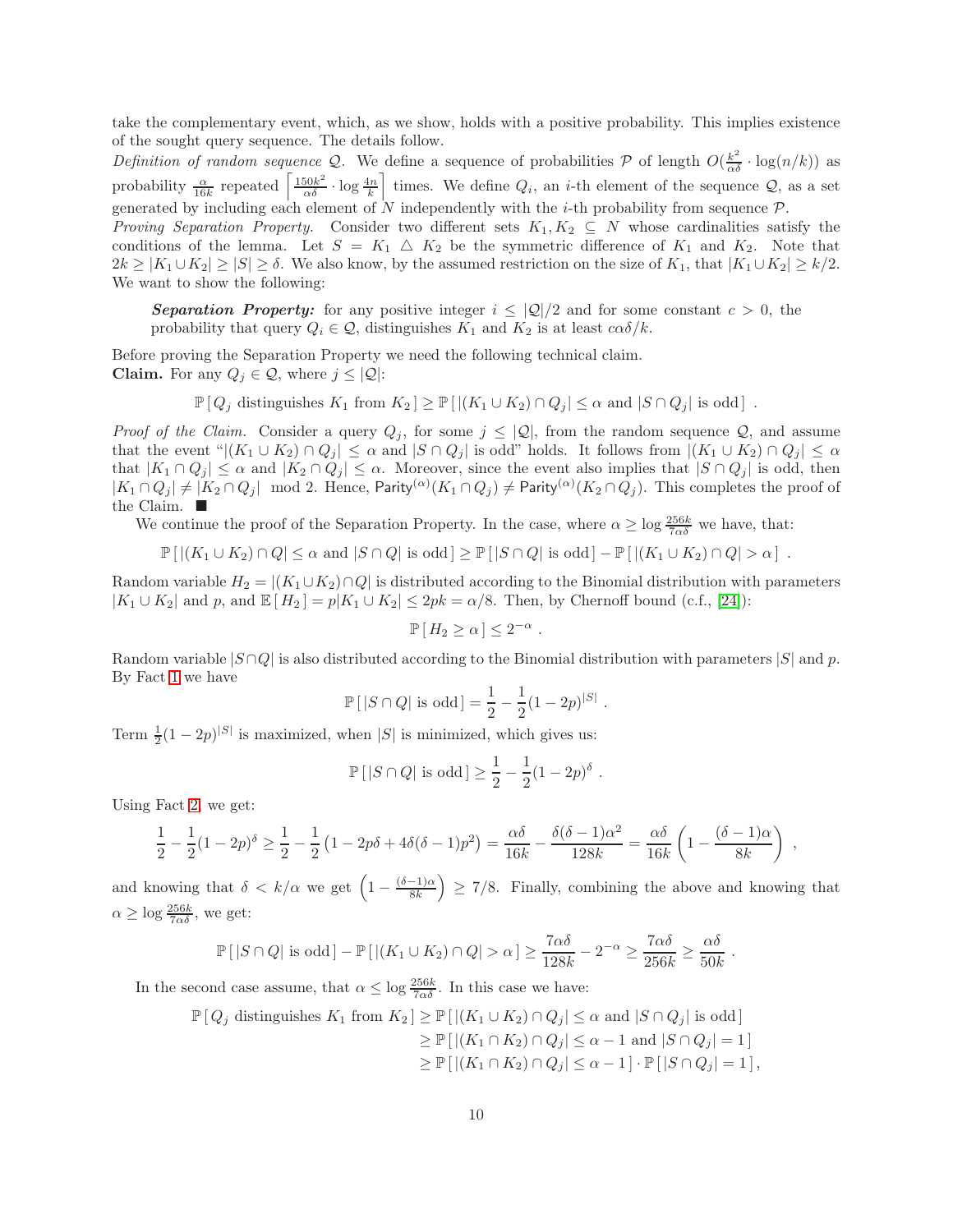where the last equality is true, because sets S and  $K_1 \cap K_2$  are disjoint.

Random variable  $H_1 = |(K_1 \cap K_2) \cap Q|$  is distributed according to the Binomial distribution with parameters  $|K_1 \cap K_2|$  and p, and  $\mathbb{E}[H_1] = p|K_1 \cap K_2| \leq pk = \alpha/16$ . Then, by Markov inequality  $\mathbb{P}[H_2 \geq \alpha] \leq 1/16$ . We want to lowerbound term

$$
\mathbb{P}\left[|S \cap Q_j| = 1\right] = p|S|(1-p)^{|S|-1} = \frac{\alpha|S|}{16k} \cdot \left(1 - \frac{\alpha}{16k}\right)^{|S|-1}
$$

If  $|S| \le 16k/\alpha$ , then  $(1 - \alpha/(16k))|S| - 1 \ge e^{-1}$  and:

$$
\mathbb{P}\left[|S \cap Q_j| = 1\right] \ge \frac{\alpha \delta}{16ek}.
$$

Hence  $\mathbb{P}[Q_j \text{ distinguishes } K_1 \text{ from } K_2] \geq \frac{15}{16} \cdot \frac{\alpha \delta}{16ek} \geq \frac{\alpha \delta}{50k}.$ 

If  $|S| > 16k/\alpha$ , then  $p|S| \ge 1$  and (knowing that  $|S| \le 2k$ ), we get:

$$
\left(1 - \frac{\alpha}{16k}\right)^{|S|-1} \ge \left(1 - \frac{\alpha}{16k}\right)^{\left(\frac{16k}{\alpha} - 1\right)\frac{\alpha}{8} + \frac{\alpha}{8}} \ge e^{-\alpha/8} \cdot e^{-\alpha/8} \ge e^{-\alpha} \ge \frac{7\alpha\delta}{256k}.
$$

Hence, also in this case, we get  $\mathbb{P}\left[Q_j \text{ distinguishes } K_1 \text{ from } K_2\right] \geq \frac{15}{16} \cdot \frac{7\alpha\delta}{256k} \geq \frac{\alpha\delta}{50k}$ . This completes the proof of the Separation Property for  $c = 1/50$ .

Computing the probability of Q distinguishing  $K_1$  from  $K_2$ . By the proven Separation Property for  $c = 1/50$ and by independence of selection of each query in the sequence  $Q$  of length  $150k^2/(\alpha\delta) \cdot \log(4n/k)$ , the probability that  $Q$  fails to distinguish  $K_1$  from  $K_2$  is at most:

$$
\left(1 - \frac{\alpha \delta}{50k}\right)^{150k^2/(\alpha \delta) \cdot \log(4n/k)} = \left(1 - \frac{\alpha \delta}{50k}\right)^{50k/(\alpha \delta) \cdot 3k \log(4n/k)} \le e^{-3k \log(4n/k)} = \left(\frac{4n}{k}\right)^{-3k}.
$$

Applying the union bound and probabilistic argument. The number of possible pairs of sets  $K_1, K_2$  for the case  $k \leq n/2$  can be upper bounded as follows:

$$
\left(\sum_{i=1}^k \binom{n}{i}\right)^2 \le k^2 \binom{n}{k}^2 \le k^2 \left(\frac{en}{k}\right)^{2k}.
$$

If  $n \geq k \geq n/2$  the number of possible pairs  $K_1, K_2$  can be simply upper bounded by:

$$
2^n \cdot 2^n \le \left(\frac{4n}{k}\right)^{2k} .
$$

In both cases the number of possible pairs of  $K_1, K_2$  is upper bounded by

$$
k^2 \cdot \left(\frac{4n}{k}\right)^{2k} .
$$

Thus, using the Union Bound, the probability that some pair of sets is not distinguished by  $\mathcal Q$  is at most:

$$
\left(\frac{4n}{k}\right)^{-3k} \cdot k^2 \cdot \left(\frac{4n}{k}\right)^{2k} \le 4^{-k} \cdot k^2 < 1.
$$

Hence, there is a positive probability of the complementary event that there exists a sequence of length  $O(\frac{k^2}{\alpha \delta} \cdot \log(n/k))$  that distinguishes any pair  $K_1$  and  $K_2$  (satisfying the conditions of the lemma) under the Parity<sup>( $\alpha$ )</sup> feedback function, and by the probabilistic argument – such a sequence exists. □

In the next lemma we show that it is possible to also distinguish sets of size at most  $\alpha$ .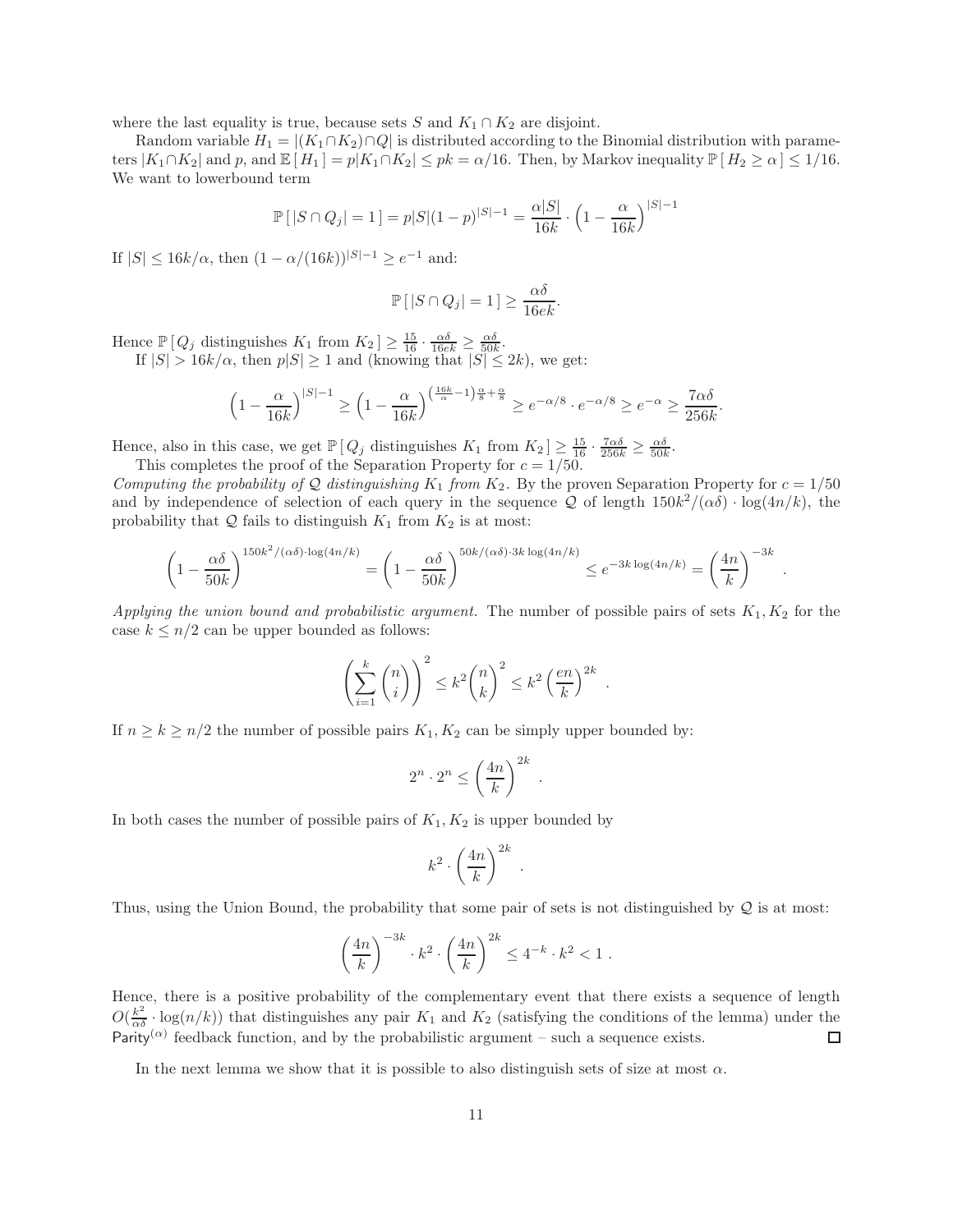<span id="page-11-1"></span>**Lemma 2.** If  $k \leq \alpha$ , there exists a sequence of  $O(k \cdot \log(n/k))$  sets Q such that for any two sets  $K_1, K_2 \subseteq N$ satisfying  $k \ge |K_1|$ ,  $k \ge |K_2|$  and  $K_1 \ne K_2$  there exists  $Q \in \mathcal{Q}$  that satisfies Parity<sup>( $\alpha$ </sup>)( $Q \cap K_1$ )  $\ne$  Parity<sup>( $\alpha$ </sup>)( $Q \cap K_2$ )  $K_1$ ).

*Proof.* The proof follows in a similar vein as proof of Lemma [1.](#page-8-1) We construct a sequence of  $\lceil 3k \log(4n/k) \rceil$ queries  $Q$  as follows: *i*-th element of the sequence is generated by including each element of N independently with probability  $\frac{1}{2}$ . Since  $|K_1| \leq \alpha$  and  $|K_2| \leq \alpha$ , then  $\mathbb{P}[Q_j]$  distinguishes  $K_1$  from  $K_2$   $\geq$  $\mathbb{P}\left[\left|\left(K_1 \triangle K_2\right) \cap Q_j\right| \text{ is odd}\right]$ . By Fact [1](#page-8-2) we have  $\mathbb{P}\left[\left|\left(K_1 \triangle K_2\right) \cap Q_j\right| \text{ is odd}\right] = \frac{1}{2}$ .

Similarly as in Lemma [1,](#page-8-1) the number of possible pairs of  $K_1, K_2$  can be upper bounded by  $k^2 \cdot \left(\frac{4n}{k}\right)^{2k}$ . Thus, using the Union Bound, the probability that some pair of sets is not distinguished by  $\mathcal{Q}$  is at most:

$$
\left(\frac{4n}{k}\right)^{-3k} \cdot k^2 \cdot \left(\frac{4n}{k}\right)^{2k} \le 4^{-k} \cdot k^2 < 1.
$$

Hence, there is a positive probability of the complementary event that there exists a sequence of length  $O(k \cdot \log(n/k))$  that distinguishes any pair  $K_1$  and  $K_2$  (satisfying the conditions of the lemma) under the Parity<sup>( $\alpha$ )</sup> feedback function, and by the probabilistic argument – such a sequence exists. Parity<sup>( $\alpha$ )</sup> feedback function, and by the probabilistic argument – such a sequence exists.

In the next lemma we show that the sequences constructed in Lemma [1](#page-8-1) and Lemma [2](#page-11-1) could be concatenated in order to obtain a sequence that distinguishes sets without the lower restriction on their sizes.

<span id="page-11-0"></span>**Lemma 3.** There exists a sequence Q of length  $O\left(\left(k + \frac{k^2}{\alpha \delta}\right) \cdot \log(n/k)\right)$  for any  $1 \le \delta \le \max\{k/\alpha, 1\}$ , such that for any sets  $K_1, K_2 \subseteq N$  satisfying  $|K_1|, |K_2| \leq k$  and  $|K_1 \bigtriangleup K_2| \geq \delta$  there exists  $Q \in \mathcal{Q}$  that satisfies  $|Q \cap K_1| \leq \alpha, |Q \cap K_2| \leq \alpha \text{ and Parity}^{(\alpha)}(Q \cap K_1) \neq \mathsf{Parity}^{(\alpha)}(Q \cap K_1).$ 

*Proof.* Assume that k is a power of 2 (if it is not, we can increase k to the closest power of 2 without increasing the asymptotic complexity of our sequence). From Lemma [1,](#page-8-1) we have that there exists a sequence of length  $ck^2 \log(n/k)/(\alpha \delta)$ , for some constant c, distinguishing any two sets  $K_1, K_2$  satisfying  $|K_1| \ge |K_2|$ and  $k \geq |K_1| \geq k/2$  and  $|K_1 \bigtriangleup K_2| \geq \delta$ . We want to show that such a sequence exists for any pair of sets of size at most k. We call the sequences from Lemma [1](#page-8-1) applied to parameter  $k/2<sup>i</sup>$  instead of k as  $\mathcal{Q}_i$ . By concatenating such sequences for  $i = 0, 1, \ldots, \lfloor \log_2(k/\alpha) \rfloor$  and with sequence  $\hat{\mathcal{Q}}$  from Lemma [2,](#page-11-1) we obtain sequence Q of length:  $\lceil 3k \log(4n/k) \rceil + \sum_{i=0}^{\lfloor \log_2(\tilde{k}/\alpha) \rfloor} c^{\frac{k^2 \log(2^i n/k)}{4^i \alpha \delta}}$  $\frac{g(2^i n/k)}{4^i \alpha \delta} \in O((k + \frac{k^2}{\alpha \delta}) \cdot \log(n/k)).$  Take any two sets  $K_1$  and  $K_2$  such that  $|K_1|, |K_2| \leq k$  and  $|K_1 \triangle K_2| \geq \delta$ . Without loss of generality assume that  $|K_1| \geq |K_2|$ . If  $|K_1| \leq \alpha$ , then the pair is distinguished by  $\hat{Q}$  due to Lemma [2.](#page-11-1) Otherwise, we find such i, that  $k2^{-i} \ge |K_1| \ge k2^{-i-1}$ . By Lemma [1,](#page-8-1) sequence  $\mathcal{Q}_i$  distinguishes  $K_1$  from  $K_2$ . Since  $\mathcal{Q}$  contains  $\mathcal{Q}_i$  as subsequence, then  $Q$  also distinguishes  $K_1$  from  $K_2$ .

As mentioned earlier, Theorem [1](#page-4-2) follows directly from Lemma [3](#page-11-0) applied for  $\delta = 1$ . It is worth mentioning that Lemma [3,](#page-11-0) based on technical development in Lemma [1,](#page-8-1) could be seen as more universal tool that could be applied to the analysis of other feedbacks related to or using parity as its part, c.f., Section [4.3.](#page-14-1)

Randomized counterpart construction First note that the explicit randomized construction used in the proof of Lemma [1](#page-8-1) leads directly to the following corollary:

<span id="page-11-2"></span>**Corollary 1.** There exists an explicit randomized algorithm that generates a sequence  $Q$  of  $O(\frac{k^2}{\alpha \delta} \cdot \log(n/k))$ sets such that with probability at least  $1 - k^2/4^{-k}$  the following holds: for any sets  $K_1, K_2 \subseteq N$  such that  $k \geq |K_1| \geq k/2$  and  $|K_1| \geq |K_2|$  and  $|K_1 \bigtriangleup K_2| \geq \delta$ , there exists  $Q \in \mathcal{Q}$  that satisfies  $|Q \cap K_1| \leq \alpha$ ,  $|Q \cap K_2| \leq \alpha$  and Parity ${^{(\alpha)}}(Q \cap K_1) \neq$  Parity ${^{(\alpha)}}(Q \cap K_2)$ .

A randomized algorithm generating a concatenation of sequences  $\mathcal{Q}_i$ , taken from Corollary [1](#page-11-2) for parameters  $k/2^i$ , in the same manner as in Lemma [3](#page-11-0) for  $\delta = 1$ , results in an explicit randomized algorithm for  $(n, k)$ -Group-Testing under  $\alpha$ -Malicious Adversary. It is easy to see that if each of  $|\log_2 k|$  concatenated sequences  $\mathcal{Q}_i$  does not fail (*i.e.*, it does distinguish all pairs of sets of certain sizes), then the resulting sequence distinguishes all pairs of sets of sizes at most  $k$ .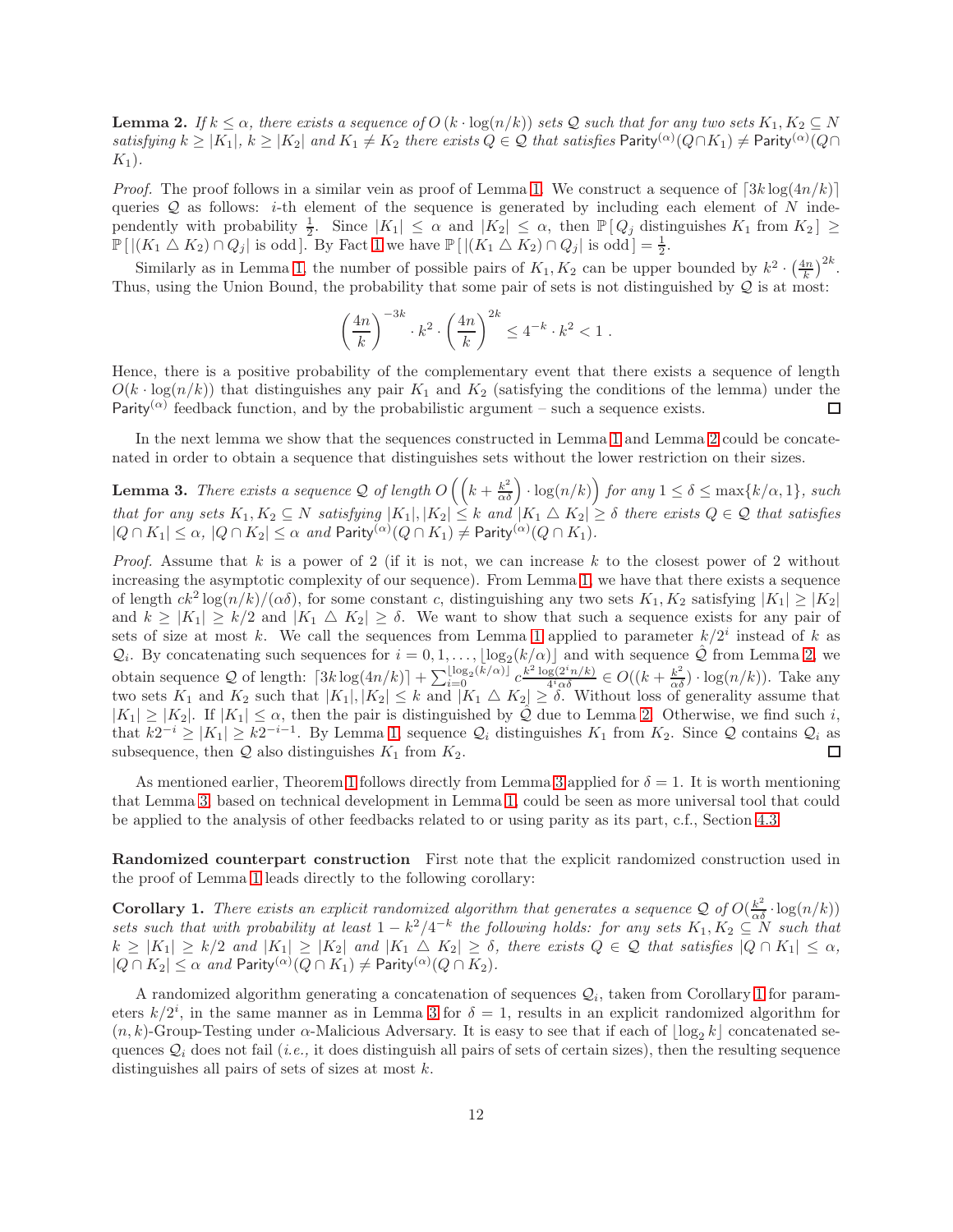<span id="page-12-1"></span>**Corollary 2.** Under Parity<sup>( $\alpha$ )</sup> feedback and under adaptive  $\alpha$ -Malicious Adversary, there exists an explicit randomized solution to  $(n, k)$ -Group-Testing with query complexity  $O\left(\left(k+\frac{k^2}{\alpha}\right)\right)$  $\left(\frac{k^2}{\alpha}\right) \cdot \log \frac{n}{k} \log 1/c$  working with probability at least  $1 - c$ , for any  $c \in (0, 1)$ .

Proof. The probability that a single of the sequences concatenated in Lemma [3](#page-11-0) fails to distinguish all sets of certain sizes is at most:

$$
k^2 \cdot 4^{-k} + \sum_{i=0}^{\lfloor \log_2(k/\alpha) \rfloor} (k/2^i)^2 4^{-(k/2^i)} \le \frac{1}{4} + \sum_{j=1}^{\infty} j^2 4^{-j} = \frac{107}{108},
$$

because  $\sum_{j=1}^{\infty} j^2 4^{-j} = 20/27$ . If we concatenate  $\lceil \log_{108/107} 1/c \rceil$  independently generated such sequences, we get a sequence that distinguishes all sets with probability at least  $1 - c$ .

#### 4.2 Maximum expressiveness – Full feedback

In this section we consider  $\text{Full}^{(\alpha)}$  feedback. Using it, we show that larger expressiveness of feedback allows for smaller query complexity. The following lemma is independent of any feedback function and shows that there exists a query sequence that  $\alpha$ -isolates each element of K, in the following sense: for any set K of size at most k and each element in K, there exists a query such that this element and at most  $\alpha - 1$  other elements from K belong to this query.

<span id="page-12-0"></span>**Lemma 4.** If  $\alpha \ge 9 \log k$  and  $k \ge \alpha$ , then there exists a sequence Q of  $t = O((k^2/\alpha^2) \cdot \log n)$  subsets of N with the property that for any set  $K \subseteq N$  such that  $|K| \leq k$  and any element  $x \in K$ , there exists  $Q \in \mathcal{Q}$ with the property that  $x \in Q$  and  $|K \cap Q| \leq \alpha$ .

*Proof.* We prove existence of such family Q by a probabilistic argument. Let  $h = \lceil 16 \log(3n) \rceil$ . The family Q consists of  $t = 6h \cdot x \cdot k^2/\alpha^2$  subsets denoted as  $Q_1, \ldots, Q_t$ . For each  $i = 1, \ldots, t$  the set  $Q_i$  is generated in the following manner: each element  $x \in N$  belongs to  $Q_i$  with probability  $\frac{\alpha}{6 \cdot k}$ . All the random choices are independent over all elements and subsets.

**Claim 1.** With probability at least  $2/3$  each element of N belongs to at least  $\frac{k}{2\alpha}$  queries in the sequence  $Q$ .

*Proof of Claim 1.* For a fixed  $x \in N$ , let  $L_x = |\{i \in [t] : x \in A_i\}|$ . Clearly,  $L_x$  is a sum of Bernoulli trials and  $\mathbb{E}[L_x] = \frac{hxk}{\alpha}$ . Due to the independence of random inclusion of consecutive elements we can use a standard Chernoff bound [\[24\]](#page-20-14) to get  $\mathbb{P}\left[L_x < h\frac{k}{2\alpha}\right] \leq e^{-\frac{hk}{16\alpha}} < \frac{1}{3n}$ , where the last inequality follows from the fact that,  $\frac{hk}{16\alpha} \geq \log(3n)$ . Using the union bound over all n possible elements  $v \in N$  we get Claim 1.

Consider a sub-sequence of queries from  $Q$ , and from all these queries we remove all elements that do not belong to K, namely:  $\mathcal{Q}_{K,T} = \{Q_i \cap K : Q_i \in \mathcal{Q} \& i \in T\}.$ 

**Claim 2.** With probability at least 2/3, for any choice of K with k elements and any T of  $\frac{hk}{2\alpha}$  indices, the resulting sequence  $\mathcal{Q}_{K,T}$  contains a set with at most  $\alpha$  elements.

*Proof of Claim 2.* Let us fix any subset  $K \subseteq N$  and a set T with proper cardinalities. In any fixed set  $Q' \in \mathcal{Q}_{K,T}$  we define its number of elements as  $X_{Q'}$ . Clearly,  $X_{Q'}$  is a sum of Bernoulli random variables.

We have  $\mathbb{E}[X_{Q'}] = \frac{\alpha}{6}$  and by the Chernoff bound we get  $\mathbb{P}[X_{Q'} > \alpha] < \mathbb{P}[X > 6\mathbb{E}[X]] < e^{-\alpha}$ . Due to independence of choices elements in different queries, the probability that the number of elements is greater than  $\alpha$  in all  $\frac{hxk}{2\alpha}$  sets in  $\mathcal{Q}_{K,T}$  is at most  $e^{-\alpha \frac{\bar{h}k}{2\alpha}} = e^{-\frac{hk}{2}}$ . Recall that the above reasoning was performed for a fixed choice of sets K and T. To apply a union bound argument one needs to multiply the above value by the number of all possible choices of sets  $K$  and  $T$ . The logarithm of the number of possible combinations of  $K$  and  $T$  equals to:

$$
\log\left(\binom{n}{k} \cdot \left(\frac{\frac{6hk^2}{\alpha^2}}{\frac{hk}{2\alpha}}\right)\right) \le k \log\left(\frac{en}{k}\right) + \frac{hxk}{2\alpha} \log\left(\frac{6ek}{\alpha}\right),
$$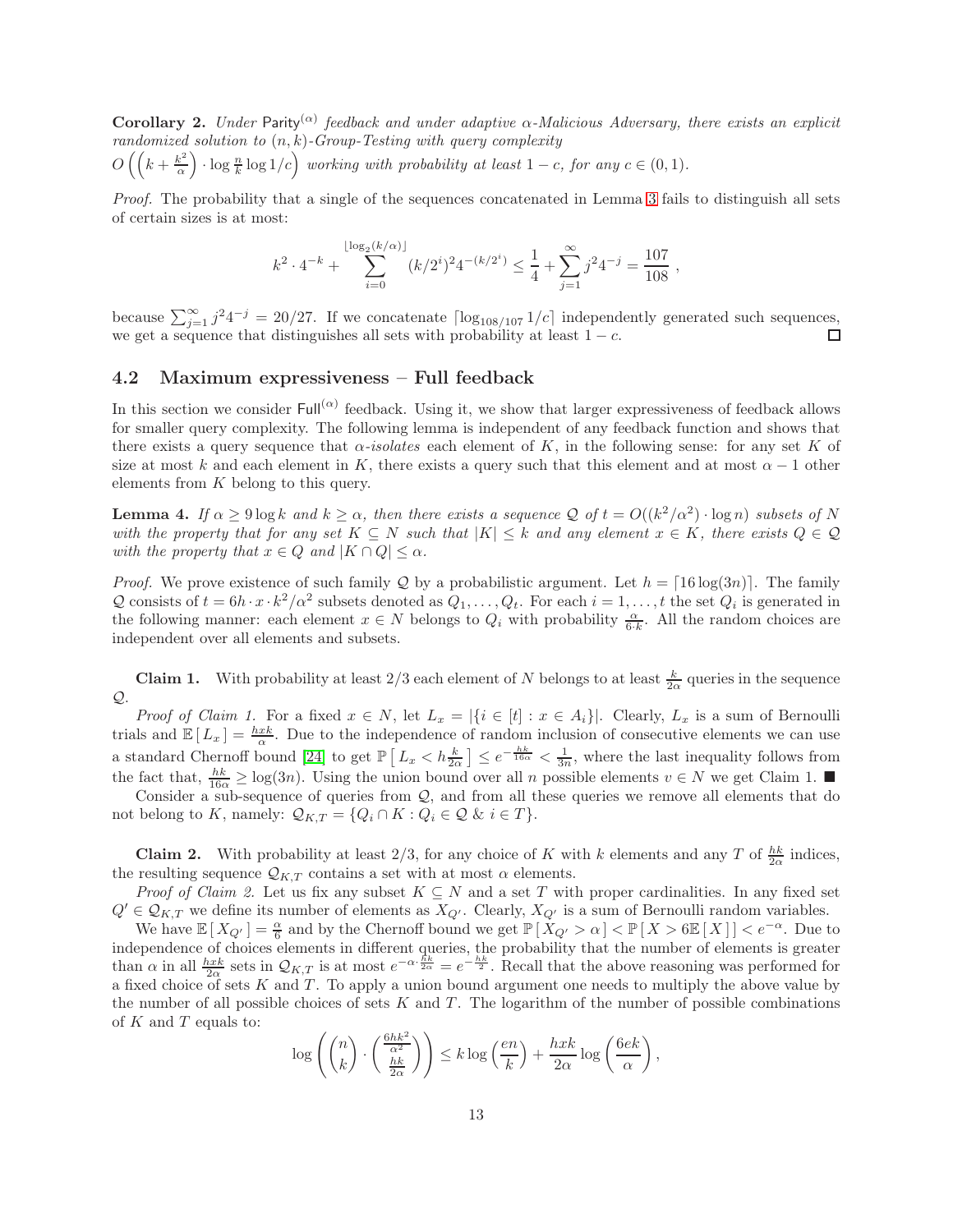and since  $\alpha > 9 \log k$  we obtain the logarithm of the union-bounded probability multiplied by the number of choices we get:

$$
\log \left( e^{-\frac{hk}{2}} \cdot \binom{n}{k} \cdot \binom{6h \cdot \frac{k^2}{\alpha^2}}{h \cdot \frac{k}{2\alpha}} \right) \le -\frac{hk}{2} + k \log \left( \frac{en}{k} \right) + \frac{hk}{2\alpha} \log \left( \frac{6ek}{\alpha} \right)
$$
  

$$
\le -\frac{hk}{2} + k \log \left( \frac{en}{k} \right) + \frac{hk \log k}{18 \log k} \le -\frac{4hk}{9} + k \log \left( \frac{en}{k} \right)
$$
  

$$
\le -14k \log \frac{3n}{k} + k \log \frac{en}{k} \le -13k \log \frac{3n}{k} < \log \frac{1}{3}.
$$

Hence,  $e^{-k \cdot 32 \log(3n/k)} \cdot {n \choose k} \cdot \left(\frac{\frac{6hk^2}{\alpha^2}}{\frac{hk}{\alpha}}\right) < \frac{1}{3}$ . This concludes the proof of Claim 2.

Observe that with probability at least  $1/3$ , a randomly chosen family  $\mathcal Q$  simultaneously meets conditions described in Claim 1 and Claim 2, by the union bound. Consequently, with probability at least 1/3, in the randomly generated family Q for any set K of size k and every sub-sequence T of  $\frac{hk}{\alpha}$  queries from Q there is at least one query  $Q_i$  such that  $|Q_i \cap K| \leq \alpha$ , for some  $i \in T$ . Hence, such a family Q exists, by straightforward probabilistic argument. Finally, observe that since Q works for any set K of exactly k elements, then it also does for any K such that  $|K| \leq k$ . elements, then it also does for any K such that  $|K| \leq k$ .

Interestingly, sequence  $\mathcal Q$  from Lemma [4](#page-12-0) with parameters  $n, k$  does not distinguish all pairs of sets  $K_1, K_2$  of size at most k. We only know, that each element  $x \in K_1$  belongs to some query  $Q_\tau \in \mathcal{Q}$ , with  $|K_1 \cap Q_\tau| \leq \alpha$ . But we may have  $|K_2 \cap Q_\tau| > \alpha$  and the  $\alpha$ -Malicious Adversary may force the feedbacks to be equal on this position for sets  $K_1$  and  $K_2$ . To solve this problem, in the proof of Theorem [2,](#page-5-0) we take the sequence from Lemma [4](#page-12-0) with parameters  $n, 2k$ , and use it for set  $K = K_1 \cup K_2$ .

*Proof of Theorem [2.](#page-5-0)* The component  $\frac{n}{\alpha}$  follows from the fact, that a simple selector, where each element belongs to one query and each query contains  $\alpha$  elements (except the last query that contains at most  $\alpha$ ) has query complexity  $O(\frac{n}{\alpha})$  and solves  $(n, k)$ -Group-Testing under the Full<sup>( $\alpha$ )</sup> feedback and works under α-Malicious Adversary. The first part of theorem is a consequence of Lemma [4.](#page-12-0) Specifically, we take the family Q from Lemma [4](#page-12-0) with parameters  $n, 2k$ . We observe that for any two sets  $K_1, K_2$ , with  $|K_1|, |K_2| \leq \alpha$ and  $K_1 \neq K_2$ , we have  $|K_1 \cup K_2| \leq 2k$  and  $K_1 \triangle K_2 \neq \emptyset$ . Take any  $x \in K_1 \triangle K_2$  and observe that due to Lemma [4](#page-12-0) there is a query  $Q \in \mathcal{Q}$  such that  $x \in Q$  and  $|Q \cap (K_1 \cup K_2)| \leq \alpha$ . Hence,  $|Q \cap K_1| \leq \alpha$ ,  $|Q \cap K_2| \leq \alpha$  and  $\text{Full}^{(\alpha)}(Q \cap K_1) \neq \text{Full}^{(\alpha)}(Q \cap K_2)$ . Consequently, Q solves  $(n, k)$ -Group-Testing under  $\alpha$ -Malicious Adversary, by Proposition [2.](#page-4-3)

The second part of the theorem follows from the fact that we can use the result from Theorem [1](#page-4-2) and obtain a sequence of length  $O(\frac{k^2}{\alpha})$  $\frac{k^2}{\alpha} \log(n/k)$ ) (this results does not require the assumption on  $\alpha$  and also works under  $\alpha$ -Malicious Adversary). Note that we do not need the  $O(k \log(n/k))$  component here because under Full<sup>( $\alpha$ )</sup> in the case where  $k \leq \alpha$ , the problem is solvable using a single query. □

Randomized counterpart construction In the proof of Lemma [4](#page-12-0) we construct a sequence at random and show that it satisfies a certain condition with probability at least 1/3. Clearly, from this we can obtain an explicit randomized construction that succeeds with probability  $1/3$ , and by iterating it a certain number of times we get the following:

**Corollary 3.** Under Full<sup>( $\alpha$ )</sup> feedback and under adaptive  $\alpha$ -Malicious Adversary, there exists an explicit randomized solution to  $(n, k)$ -Group-Testing with query complexity

$$
O\left(\frac{k^2}{\alpha\beta}\left(\frac{\beta}{\alpha} + \log n\right) \cdot \log n \cdot \log 1/c\right) \qquad \text{if } \alpha > 18 \log k,
$$
  

$$
O\left(\frac{k^2}{\alpha} \cdot \log \frac{n}{k} \cdot \log 1/c\right) \qquad \text{otherwise.}
$$

working with probability at least  $1 - c$ , for any  $c \in (0, 1)$ .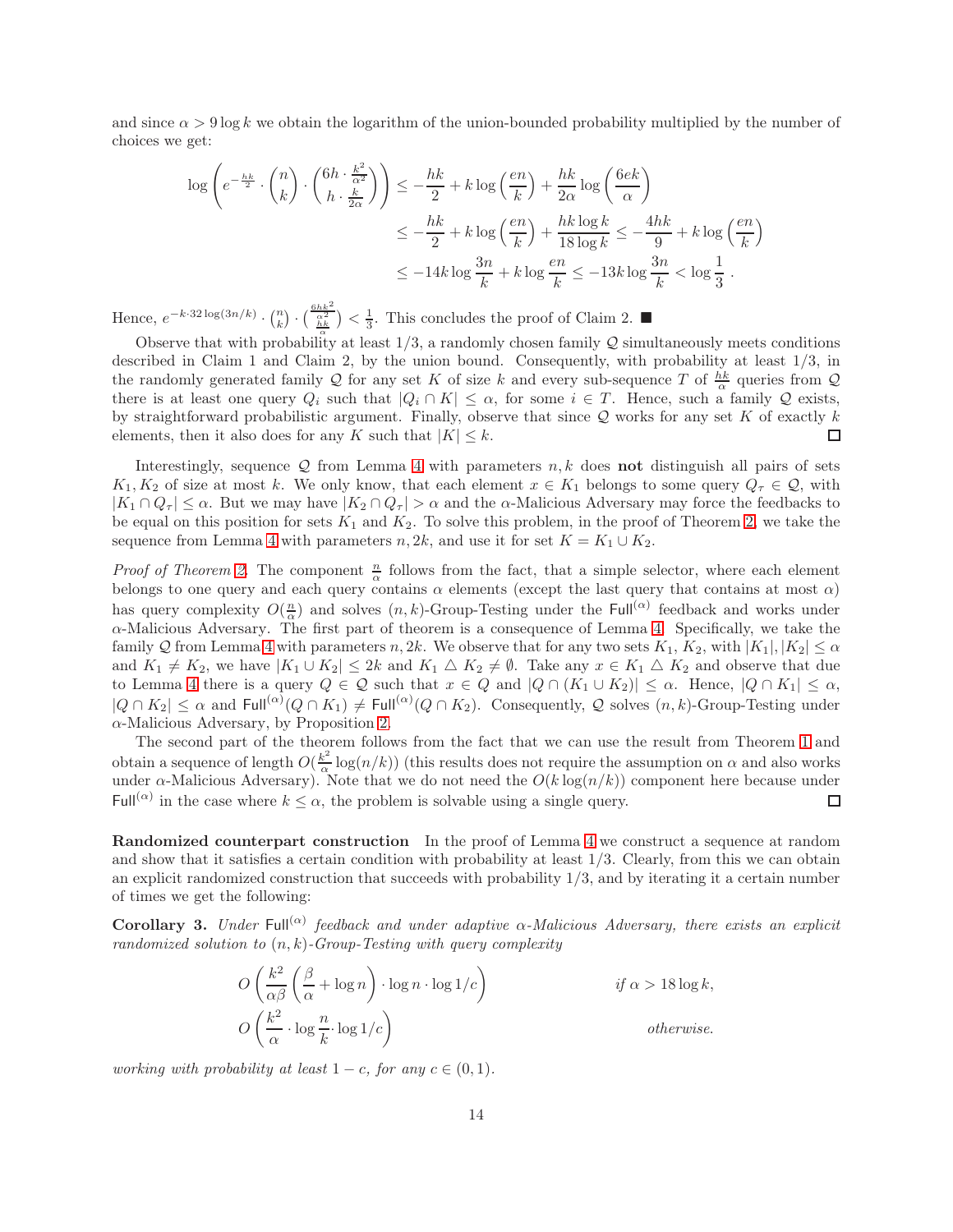*Proof.* We first observe that if  $k \leq \alpha$  then, because of the Full<sup>( $\alpha$ )</sup> feedback, a single query containing all elements from set N solves  $(n, k)$ -Group-Testing. Hence, we focus on case  $k \ge \alpha$ . If  $\alpha \le 18 \log k$ , then we can use the result from Corollary [2](#page-12-1) and obtain a desired sequence of length  $O((k + \frac{k^2}{\alpha}))$  $\frac{k^2}{\alpha}$ ) log(n/k)log 1/c) with probability of success at least  $1 - c$ , which becomes  $O(\frac{k^2}{\alpha})$  $\frac{\varepsilon^2}{\alpha} \log(n/k) \log(1/c)$ , because  $k \geq \alpha$ . Finally if 18 log  $k < \alpha \leq k$ , we can use the construction from the proof of Lemma [4](#page-12-0) that fails with probability at most 1/3. By repeating it  $\lceil \log_3 1/c \rceil$  times, independently, and concatenating the resulting sequences we obtain a desired probability of success. desired probability of success.

#### <span id="page-14-1"></span>4.3 General feedback

In our construction of Universal $(\alpha,\beta)(X)$  (introduced in Definition [3\)](#page-4-1) we use the following code, where notation  $\bigoplus S$  denotes bit-wise XOR of all the elements of set S. Such a code was defined in [\[10\]](#page-19-7) and its explicit construction can be found in [\[43\]](#page-21-9).

<span id="page-14-0"></span>**Definition 5.** An  $[n, \beta, \gamma]$ -BCC-code is a set  $C \subseteq \{0, 1\}^{\beta}$  of size  $|C| = n$  such that for any two subsets  $S_1, S_2 \subseteq C$  (with  $S_1 \neq S_2$ ) of sizes  $|S_1|, |S_2| \leq \gamma$  it holds that  $\bigoplus S_1 \neq \bigoplus S2$ .

**Lemma 5.** [\[10,](#page-19-7) Lemma 2] There exist  $[n, \beta, \gamma]$ -BCC codes with  $\beta = O(\gamma \log n)$ .

*Proof of Theorem [3.](#page-5-2)* First we prove the part of the theorem that works under the assumption  $\alpha > 18 \log k$ . We denote  $\beta' = \min \left\{ \left| \frac{\beta - 1}{c \log n} \right|, \alpha \right\}$ . We note that if  $\beta < \log n$ , then we get  $\beta' = 0$  but the result follows simply by choosing  $Q$  as the sequence from Theorem [1.](#page-4-2) Note that we must have  $\beta' \leq \alpha$  because input set X cannot contain more than  $\alpha$  elements.

Assume that  $\beta > \log n$  and let us take the family from Lemma [3](#page-11-0) with parameter  $\delta = \beta'$  and concatenate it with the family from Lemma [4](#page-12-0) with parameters  $2k$  and n. Observe, that this resulting family  $Q$  (composed of two parts  $\mathcal{Q}_1$  and  $\mathcal{Q}_2$ ) has length  $O\left(\frac{k^2}{\alpha\beta}\right)$  $\left(\frac{k^2}{\alpha\beta'}\cdot \log n\right) = O\left(\max\left\{\frac{k^2}{\alpha^2}\log n,\frac{k^2}{\alpha\beta}\log^2 n\right\}\right)$ . We will show that this family distinguishes under Universal $(\alpha,\beta)$  feedback model, any two sets  $K_1$ ,  $K_2$  satisfying  $|K_1|, |K_2| \leq k$ . We will consider two cases.

In the case, where  $|K_1 \triangle K_2| < \beta'$ , we pick an arbitrary element  $s \in K_1 \triangle K_2$ . Without loss of generality assume that  $s \in K_1$ . By Lemma [4](#page-12-0) in some  $Q \in \mathcal{Q}_2$  we have  $|Q \cap (K_1 \cup K_2)| \leq \alpha$  and  $s \in Q$ .

We want to show that:

$$
\bigoplus_{s \in Q \cap K_1} \mathsf{BCC}(s) \neq \bigoplus_{s \in Q \cap K_2} \mathsf{BCC}(s).
$$

We denote  $K'_1 = (K_1 \setminus K_2) \cap Q$  and  $K'_2 = (K_2 \setminus K_1) \cap Q$  and  $T = K_1 \cap K_2 \cap Q$ . We know that  $K'_1 \neq \emptyset$ , because  $s \in K'_1$  and also  $K'_1 \neq K'_2$  because  $s \notin K'_2$ . Since  $|K_1 \triangle K_2| < \beta'$ , and  $K'_1, K'_2 \subset K_1 \triangle K_2$ then also  $|K'_1|, |K'_2| < \beta'$ . By the definition of BCC codes [\[10,](#page-19-7) Lemma 2] we have that:  $\bigoplus_{s \in K'_1} \text{BCC}(s) \neq$  $\bigoplus_{s\in K_2'}\mathsf{BCC}(s)$ . Using the properties of operation XOR:

$$
\bigoplus_{s\in Q\cap K_1}\mathsf{BCC}(s) = \bigoplus_{s\in K_1'}\mathsf{BCC}(s) \oplus \bigoplus_{s\in T}\mathsf{BCC}(s) \neq \bigoplus_{s\in K_2'}\mathsf{BCC}(s) \oplus \bigoplus_{s\in T}\mathsf{BCC}(s) = \bigoplus_{s\in Q\cap K_2}\mathsf{BCC}(s).
$$

Hence, if  $|K_1 \triangle K_2| \leq \beta'$  then there exists Q such that  $|Q \cap (K_1 \cup K_2)| \leq \alpha$ . Consequently,  $|Q \cap K_1| \leq \alpha$ and  $|Q \cap K_2| \leq \alpha$ . We have obtained that Universal $(\alpha,\beta)(Q \cap K_1) \neq \mathsf{Universal}(\alpha,\beta)(Q \cap K_2)$ , thus  $Q$  distinguishes  $K_1$  and  $K_2$ .

If  $|K_1 \triangle K_2| \ge \beta'$ , then by Lemma [3](#page-11-0) the first part of our sequence  $\mathcal{Q}_1$  distingushes  $K_1$  and  $K_2$  under the binary feedback. Since Universal $(\alpha,\beta)$  includes the binary feedback, our sequence Q distinguishes  $K_1$  from  $K_2$ .

After considering both cases, we have that sequence  $\mathcal Q$  distinguishes any two sets  $K_1, K_2$  of size at most  $\alpha$  and thus we can use Proposition [2](#page-4-3) and obtain that Q solves the  $(n, k)$ -Group-Testing problem under  $\alpha$ -Malicious Adversary.

The second part of the theorem follows from the fact that we can use the result from Theorem [1](#page-4-2) and obtain a sequence of length  $O(\frac{k^2}{\alpha})$  $\frac{k^2}{\alpha} \log(n/k)$  (this results does not require the assumption on  $\alpha$ ). □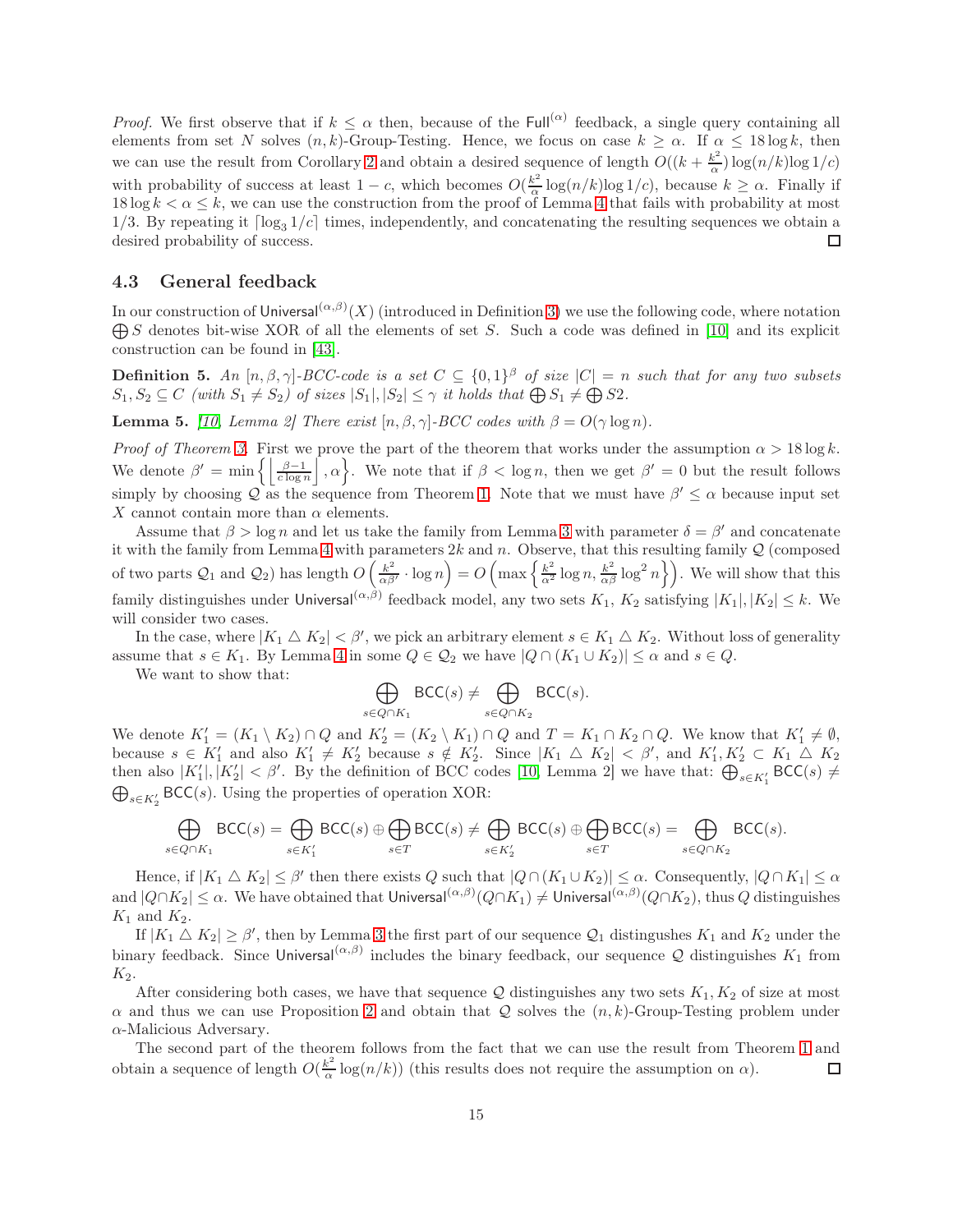**Randomized counterpart construction** Unlike in previous sections, for Universal $(\alpha,\beta)(X)$  feedback it is not simple to provide an explicit algorithm, even randomized. This is because an explicit (even randomized) construction of BCC-codes is not known. Therefore, we suggest this problem as one of interesting open directions.

### <span id="page-15-0"></span>5 Lower bound

Proof of Theorem [4.](#page-5-1) An  $(n, k, k)$ -selector is a sequence of queries  $Q_1, Q_2, \ldots, Q_t$  such that for any  $|K| \leq k$ and any element  $x \in K$ , for some query Q we have  $Q \cap K = \{x\}$ . An  $(n, k, k)$ -selector is known to have query complexity  $\Omega(\min\{n, (k^2/\log k) \cdot \log n\})$  [\[13\]](#page-19-12) and is known to exist with query complexity  $O(k^2 \log n)$  [\[27\]](#page-20-15). Assume that n is sufficiently large and let  $c_1$  be such a constant that  $(n, k, k)$ -selector of query complexity  $t_1 \leq c_1(k^2/\log k) \cdot \log n$  does not exist;  $c_1$  is well-defined by [\[13\]](#page-19-12). Let  $c_2$  be a constant such that  $(n, \alpha+1, \alpha+1)$ selector of size  $t_2 \le c_2 \alpha^2 \log n$  exists;  $c_2$  is well-defined by [\[27\]](#page-20-15). Let  $\mathcal{R} = \langle R_1, R_2, \ldots, R_{t_2} \rangle$  be such a selector.

The proof of the theorem is by contradiction. Assume that there exists a sequence  $\mathcal{Q} = \langle Q_1, Q_2, \ldots, Q_t \rangle$ solving  $(n, k)$ -Group-Testing with some  $(\alpha, \beta)$ -feedback function, such that the length of the sequence is  $t \leq \frac{c_1}{c_2} \cdot \frac{k^2}{\alpha^2} \log^{-1} k.$ 

First we show the following fact: for any set  $K \subset N$  of size  $|K| \leq k$  and any element  $x \in K$  there exists a set Q in sequence Q such that  $|K \cap Q| \le \alpha + 1$ . Assume the contrary and fix K and x that violate the fact. Observe that sets K and  $K \setminus \{x\}$  may produce the same feedback for any  $(\alpha, \beta)$ -feedback function (regardless of the value of  $\beta$ ). This is because for any  $Q_i$  such that  $x \in Q_i$  we have  $|Q_i \cap K| \ge \alpha + 2$  and  $|Q_i \cap (K \setminus \{x\})| \ge \alpha + 1$ . Hence, in the case of  $Q_i \cap K$  the  $\alpha$ -Honest Adversary may provide to the feedback function the same  $\alpha$  elements as in  $Q_i \cap (K \setminus \{x\})$ . Since the feedback function is deterministic, the results will be the same, which is a contradiction with the fact that  $Q$  solves the  $(n, k)$ -Group-Testing problem.

Next we transform Q into an  $(n, k, k)$ -selector: we take the  $(n, \alpha+1, \alpha+1)$ -selector  $\mathcal{R} = \langle R_1, R_2, \ldots, R_{t_2} \rangle$ and construct a sequence  $S = \langle Q \cap R$ , for each  $R = R_1, R_2, \ldots, R_{t_2}$ , for each  $Q = Q_1, Q_2, \ldots, Q_t$ . The obtained family C has  $t \cdot t_2 \leq t_1$  queries. We prove that it is also an  $(n, k, k)$ -selector. For any set K with  $|K| \leq k$  and any  $s \in S$  there exists, by the property of the sequence Q proved above, a set Q in sequence Q such that  $|Q \cap K| \leq \alpha + 1$ . Now, since R is an  $(n, \alpha + 1, \alpha + 1)$ -selector, there exists a set R in R such that  $R \cap (Q \cap K) = \{x\}.$  By the construction of S, set  $Q \cap R$  belongs to sequence S, hence element x is selected by family S. Hence S is an  $(n, k, k)$ -selector. We know however that  $(n, k, k)$ -selector of length at most  $t_1$  does not exist, and thus obtain a contraction showing that such a family Q cannot exist. does not exist, and thus obtain a contraction showing that such a family Q cannot exist.

**Randomized counterpart result** In Theorem [4](#page-5-1) we show that any sequence that solves  $(n, k)$ -Group-Testing must have length of at least  $\Omega\left(\frac{k^2}{\alpha^2}\log^{-1}k\right)$ . Thus, a randomized algorithm generating sequences that solve  $(n, k)$ -Group-Testing with at least a constant probability must have expected query complexity of  $\Omega\left(\frac{k^2}{\alpha^2}\log^{-1}k\right)$ , since each correct sequence must have such length (by Theorem [4\)](#page-5-1).

**Corollary 4.** If  $n > k^2 \log n / \log k$ , then any randomized solution to  $(n, k)$ -Group-Testing under any  $(\alpha, \beta)$ feedback has expected query complexity  $\Omega\left(\frac{k^2}{\alpha^2}\log^{-1}k\right)$  for some adaptive  $\alpha$ -Honest Adversary.

# <span id="page-15-1"></span>6 Some  $(\alpha, \beta)$ -feedbacks are better than others

One could be tempted to develop a similar universal reduction, as in the proof of the lower bound in Section [5,](#page-15-0) also for upper bounds – between a setting with any  $(\alpha, \beta)$ -feedback and some strong selectors. However, in this section we show that such a reduction does not exist: we define two seemingly very similar feedback functions with the same values of  $\alpha$ ,  $\beta$  and show that the resulting query complexities for these two feedbacks are asymptotically very different.

Consider the following two feedback functions, both being  $(\alpha, \beta)$ -feedbacks for any  $\alpha \leq k$  and  $\beta =$  $2\lceil \log_2 n \rceil$ . In the following we associate each element with its identifier. We assume that each identifier has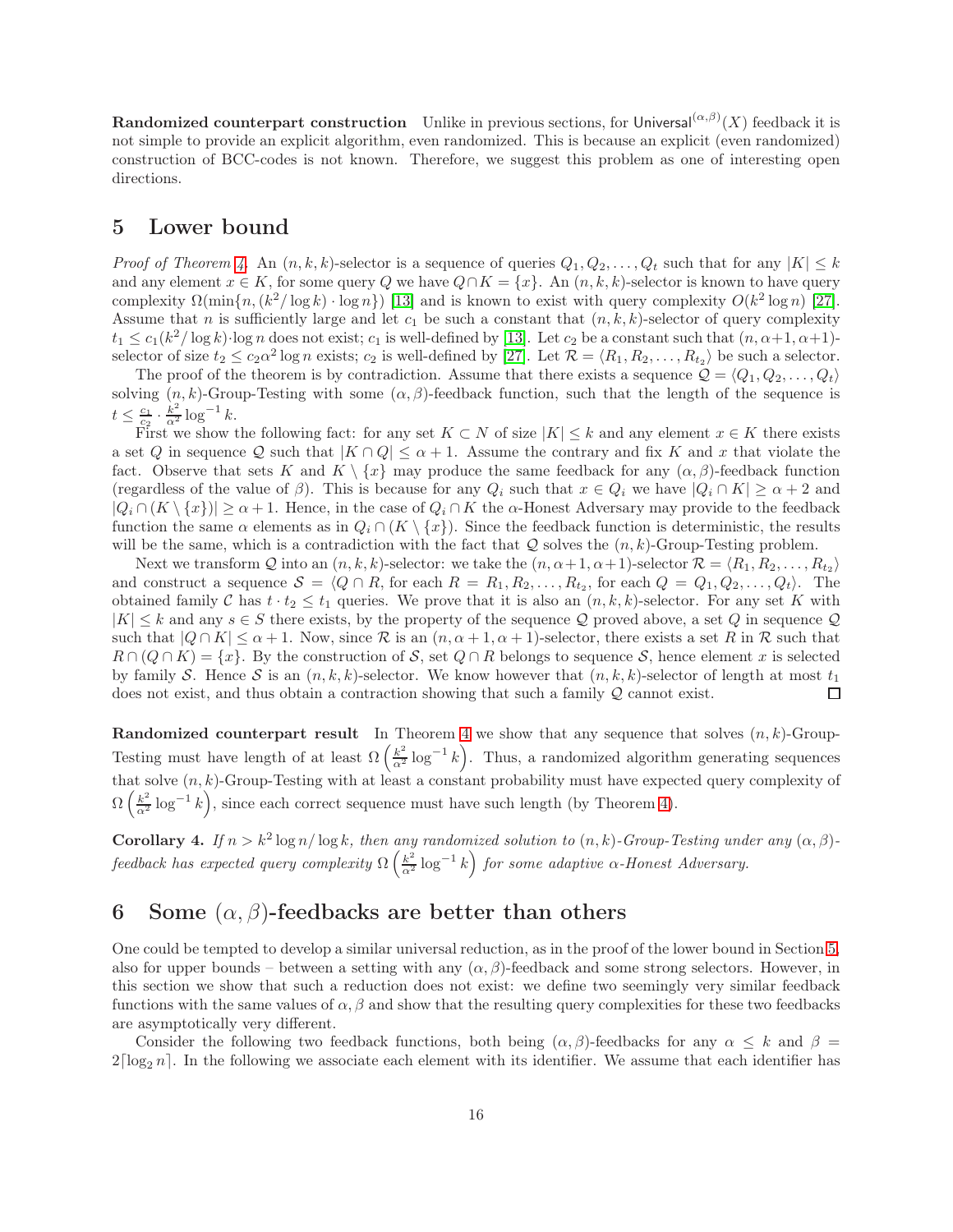exactly  $\lceil \log_2 n \rceil$  bits and is different from the string of all zeros.

$$
F_1(S) = \begin{cases} (\min S) ||(\min(S \setminus \{\min S\}), & \text{if } 2 \le |S| \le \alpha \\ (\min S) || 00...0, & \text{if } |S| = 1 \end{cases}
$$

$$
F_2(S) = \begin{cases} (\min S) ||\min(S \setminus \{\min S\}), & \text{if } 2 \le |S| \le \alpha \text{ and } |S| \text{ is odd} \\ (\min(S \setminus \{\min S\})) ||\min S, & \text{if } 2 \le |S| \le \alpha \text{ and } |S| \text{ is even} \\ (\min S) || 00...0, & \text{if } |S| = 1 \end{cases}
$$

We show that the query complexity of  $(n, k)$ -Group-Testing with feedback  $F_2$  is substantially lower than with feedback  $F_1$ .

<span id="page-16-1"></span>**Corollary 5.** For any  $\alpha \leq k$ , query complexity of  $(n, k)$ -Group-Testing under feedback  $F_2$  under  $\alpha$ -Malicious Adversary is  $O\left(\frac{k^2}{\alpha}\right)$  $\frac{k^2}{\alpha} \log(n/k)$ .

*Proof.* We can see that under feedback  $F_2$  we can deduce the parity bit from the feedback from every request with intersection at most  $\alpha$ , by checking the order of the two outputted elements (note that if there is only one or no outputted elements, the parity is obvious). Hence, the corollary is a direct consequence of Theorem [1.](#page-4-2)  $\Box$ 

**Remark** An unexpected inspiration for the feedback  $F_2$  is a type of move, called *count signal*, used in contract bridge. Contract bridge is a card game, where players play in pairs (but without seeing non-revealed cards of other players) and sometimes it is crucial to exchange some information between the partners about their cards. The only way to disclose is by revealing (playing) the cards, but the order in which the cards are played can have some meaning. A count signal is exactly the  $F_2$  feedback, where the parity of one player's cards (in some particular suit) is disclosed by the order in which he/she plays the cards. For example a player holding  $\Diamond Q963$  (meaning Queen, 9, 6, 3 in diamonds) plays 6 and then 3 to show even number of cards in diamonds.

On the other hand, returning the same two minimal values as in  $F_2$  but always in order, results in a dramatic increase in the query complexity, even under Honest Adversary.

<span id="page-16-0"></span>**Theorem 5.** For any k,  $\alpha$ , query complexity of  $(n, k)$ -Group-Testing under feedback  $F_1$  is  $\Omega(\min\{n, k^2\})$ under  $\alpha$ -Honest Adversary.

*Proof.* Assume, that we have a sequence of queries solving  $(n, k)$ -Group-Testing. Let us denote the queries by  $Q_1, Q_2, \ldots, Q_t$ , where t is the number of queries. Recall that N denotes the set of all the elements.

If  $k \geq n/2$ , then assuming that we had  $t < k/2$ , take an arbitrary set of k elements  $K \subset N$ . And observe that feedback to each query reveals at most two identifiers. The total number of identifiers revealed is  $t \cdot 2 < k$ . Hence there is an element  $x \in K$  that is never returned by the feedback. It is easy to see that by the properties of the feedback function  $F_1$ , the feedbacks for set  $K \setminus \{x\}$  would be identical as for set K for each query. Hence if  $k \geq n/2$  we must have  $t \geq k/2 \geq n/4$ .

Let us now consider the more interesting range of  $k < n/2$ . We define sets of indices  $T_{>1} = \{\tau : |Q_\tau| > \tau\}$  $1$ ,  $T_{-1} = \{\tau : |Q_{\tau}| = 1\}$ . Denote the following set of elements:

$$
M = \bigcup_{\tau \in T_{-1}} Q_{\tau} \cup \bigcup_{\tau \in T_{>1}} (\{\min Q_{\tau}\} \cup \{\min(Q_{\tau} \setminus \min Q_{\tau})\}) .
$$

We know that  $|M| \leq 2t$ , because we take at most 2 elements from each query. Denote set  $R = N \setminus M$ . Set R are the elements from N that are not smallest (or second smallest) in any of the queries.

If we have  $|R| < k$ , then  $n - 2t < k$  and since  $k \leq n/2$  we have  $t \geq n/4$ .

Assume that  $|R| \geq k$ , consider R ordered in the decreasing order of identifiers. Denote this ordering as  $r_1, r_2, \ldots$  and let  $R_{i,j} = \{r_i, r_2, \ldots, r_j\}$ . Denote the indices of queries that include element  $r_i$  as  $T_{>1}^{(r_i)}$  $\{\tau \in T_{>1}| r_i \in Q_{\tau}\}.$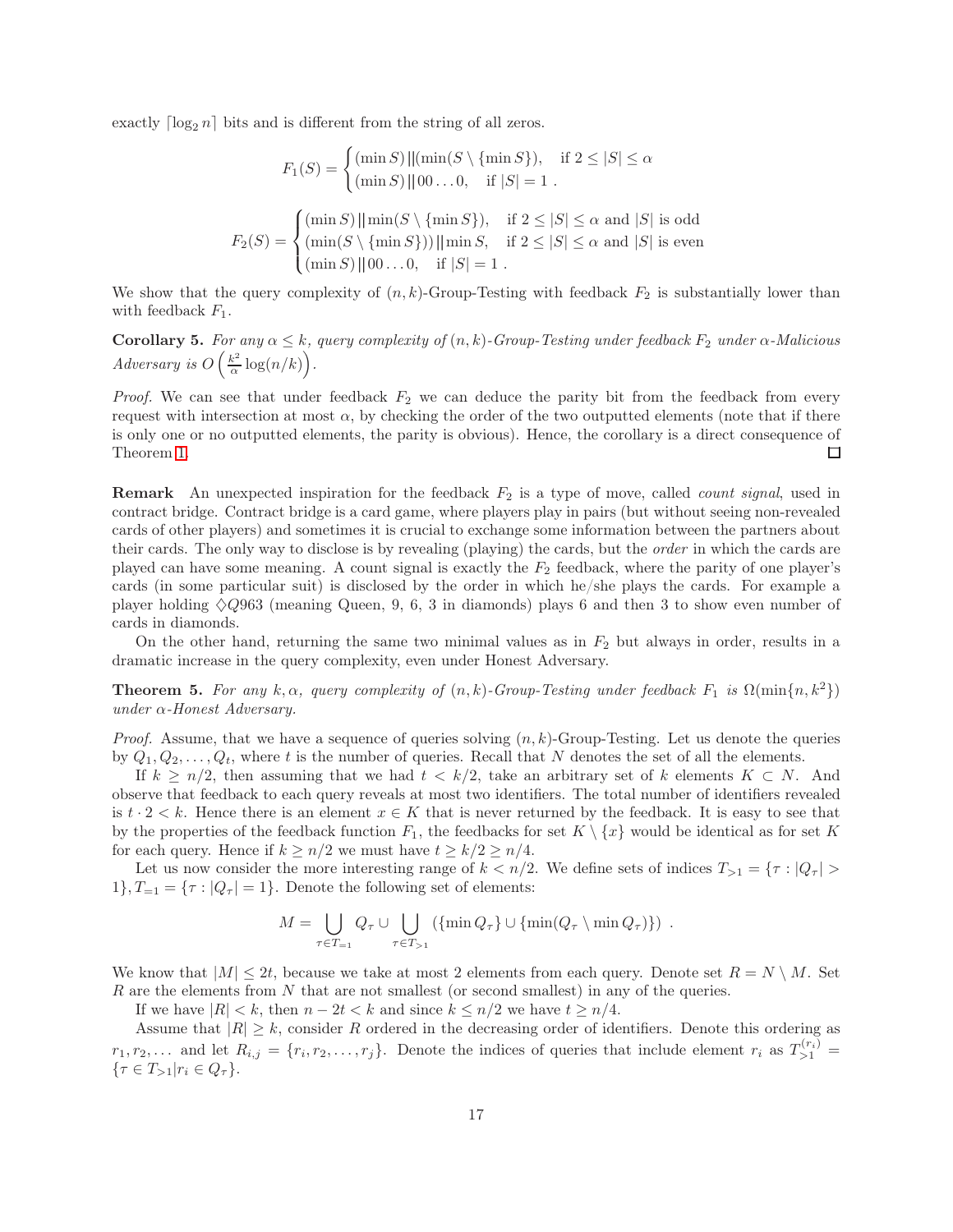For any  $j \in N$  and  $i = 1, 2, \ldots, j$ , define two sets of query indices:

$$
A_j(i) = \{ \tau \in T_{>1}^{r_i}, |Q_\tau \cap R_{i+1,j}| = 0 \},\,
$$
  

$$
B_j(i) = \{ \tau \in T_{>1}^{r_i}, |Q_\tau \cap R_{i+1,j}| = 1 \}.
$$

We will prove the following:

*Claim 1: For any j, i we have*  $2 \cdot |A_j(i)| + |B_j(i)| > k - j$ .

Assume on the contrary that this does not hold for some particular  $j, i$  and observe that then we can find for every query  $Q_{\tau}$  for  $\tau \in A_j(i)$  two elements that belong to  $Q_{\tau}$  and are smaller than  $r_i$ . Take such two elements for each  $\tau \in A_i(i)$ . We have  $2|A_i(i)|$  elements, call this set A. For every  $\tau \in B_i(i)$  find one element that belongs to  $Q_{\tau}$  and is smaller than  $r_i$ . We take  $|B_j(i)|$  such elements (one for each of  $B_j(i)$ ) and call this set B. Consider two sets

$$
S = R_{1,j} \cup A \cup B ,
$$
  

$$
S' = R_{1,j} \cup A \cup B \setminus \{r_i\} .
$$

Observe that  $|S| \leq |S'| \leq j + k - j = k$ . We will compare the feedbacks for S and S' and show that the feedbacks are identical for each query. Note that for every  $\tau \in T_{\geq 1}^{(r_i)}$ ,  $S' \cap Q_{\tau}$  has at least two elements that are smaller than  $r_i$ . Hence if  $|S \cap Q_{\tau}| \leq \alpha$  then surely  $F_1(S' \cap Q_{\tau}) = F_1(S \cap Q_{\tau})$ . If  $|S \cap Q_{\tau}| > \alpha$ , there is a simple strategy of an adversary to ensure equal feedbacks. The adversary selects an arbitrary set  $X$  with  $|X| = \alpha$  satisfying,  $X \subset S' \cap Q_{\tau}$  and  $X \subset S \cap Q_{\tau}$  and passes X to the feedback function. Hence the feedback in step  $\tau$  is identical for both S and S'. Note that, since  $r_i \notin M$ , then  $r_i$  does not belong to any other query than the queries with indices in  $T_{>1}^{(r_i)}$ , hence we cannot distinguish S from S'. This means that the query sequence does not solve the set learning problem. We obtained a contradiction, which proves the claim. In the next claim we prove that sets  $A_i(i)$  and  $B_i(i)$  are disjoint.

Claim 2: For any j, we have  $A_j(i) \cap A_j(i') = \emptyset$  and  $B_j(i) \cap B_j(i') = \emptyset$ , for  $i, i' \leq j$  and  $i \neq i'$ .

Assume on the contrary that for some j and  $i, i' \leq j$  we have  $A_j(i) \cap A_j(i') \neq \emptyset$  and take arbitrary  $\tau^* \in A_j(i) \cap A_j(i')$ . Assume without loss of generality that  $i < i'$ . By the definition of sets A we have  $r_i \in Q_{\tau^*}$  and  $r_{i'} \in Q_{\tau^*}$ . Since  $i < i' \le j$  we also have  $r_{i'} \in R_{i+1,j}$ , hence  $|Q_{\tau^*} \cap R_{i+1,j}| \ge 1$  and  $\tau^* \notin A_j(i)$  a contradiction. Now if  $B_j(i) \cap B_j(i') \neq \emptyset$  then similarly take  $\tau^* \in B_j(i) \cap B_j(i')$  and assume  $i < i'$ . We have  $r_i, r_{i'} \in Q_{\tau^*}$ . We know that  $|Q_{\tau^*} \cap R_{i'+1,j}| = 1$  thus  $|Q_{\tau^*} \cap R_{i',j}| = 2$ . Which implies that  $|Q_{\tau^*} \cap R_{i+1,j}| \ge 2$ and  $\tau^* \notin B_j(i)$ . We obtained a contradiction proving the claim.

We fix  $j^* = \lfloor k/2 \rfloor$ . From Claim 1 we have  $2 \cdot |A_{j^*}(i)| + |B_{j^*}(i)| > k/2$  for each  $i = 1, 2, ..., j$ . Sets  $A_j(i)$ contain indices of queries hence using Claim 2 we get:

$$
t \ge \left| \bigcup_{i=1}^{j^*} A_{j^*}(i) \right| = \sum_{i=1}^{j^*} |A_{j^*}(i)| ,
$$
  

$$
t \ge \left| \bigcup_{i=1}^{j^*} B_{j^*}(i) \right| = \sum_{i=1}^{j^*} |B_j(i)| .
$$

Adding up the above inequalities gives us:

$$
3t \ge 2 \cdot \sum_{i=1}^{j^*} |A_{j^*}(i)| + \sum_{i=1}^{j^*} |B_{j^*}(i)| = \sum_{i=1}^{j^*} (2|A_{j^*}(i)| + |B_{j^*}(i)|) \ge j^* \cdot k/2 \ge k^2/4 - k/2.
$$

Thus, finally we get  $t \geq k^2/12 - k/6$ .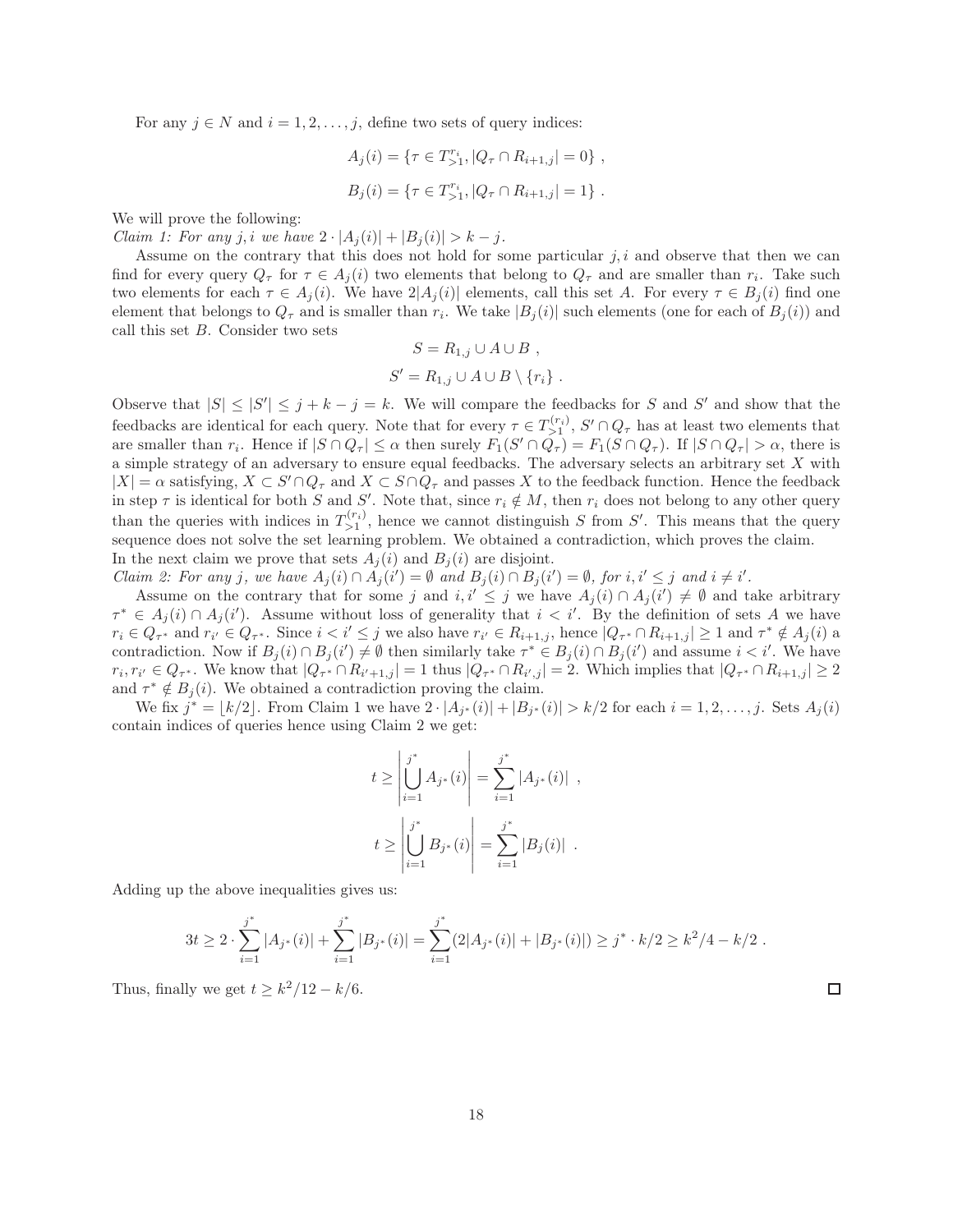**Randomized counterpart result** In Theorem [5](#page-16-0) we show that any sequence that solves  $(n, k)$ -Group-Testing under feedback  $F_1$  under  $\alpha$ -Honest Adversary must have length of at least  $\Omega\left(\min\{n, k^2\}\right)$ . Thus, a randomized algorithm generating sequences that solve  $(n, k)$ -Group-Testing under this feedback with at least a constant probability must have expected query complexity of  $\Omega(\min\{n,k^2\})$ , since each correct sequence must have such length (by Theorem [5\)](#page-16-0).

**Corollary 6.** For any k,  $\alpha$ , query complexity of any randomized solution to  $(n, k)$ -Group-Testing under feedback  $F_1$  is  $\Omega(\min\{n, k^2\})$  under adaptive  $\alpha$ -Honest Adversary.

# <span id="page-18-0"></span>7 Discussion of results and open directions

We conclude the paper with four promising future directions.

Sparsity In addition to the query complexity, there are two additional metrics of Group Testing solutions that are studied in literature. These parameters are: the maximum number of queries to which an element belongs to (typically denoted by w) and the maximum size of a query (typically denoted by  $\rho$ ). The interplay between all these three parameters, i.e., query complexity, w and  $\rho$ , was carefully studied in [\[34\]](#page-21-7) in case of the Beeping feedback, and in some other recent works [\[33,](#page-20-16) [36\]](#page-21-10) the sparsity of some particular selectors was established and discussed. It is possible to derive bounds on parameters w and  $\rho$  also for the query sequences considered in this paper. In particular, the sequence in Theorem [1](#page-4-2) under the Parity<sup>( $\alpha$ )</sup> feedback has  $w = O(k \log(n/k))$  and  $\rho = O(n\alpha/k)$ , where both bounds can be obtained by a small modification of the analysis in Section [4.1.](#page-8-4) An interesting future direction would be to study tradeoffs between query complexity and the values of  $w, \rho$  for different feedback models, in particular, for different capacity  $\alpha$  and expressiveness β.

Randomness A popular line of research in Group Testing is to consider randomized solutions [\[15,](#page-19-11) [6,](#page-19-15) [36\]](#page-21-10). While in this work we focus on deterministic solutions, some of our algorithms have their simply constructed randomized counterparts, also presented in this work. Randomized algorithms defined in this way correctly distinguish all sets  $K$ . This can be contrasted with existing solutions that, typically, have weaker guarantees: with some probability, to correctly distinguish a *randomly chosen* set K from other sets of size at most k, or to correctly identify each element only with some probability (resulting in some falsepositives and/or false-negatives with non-zero probability). Moreover, they typically work against a weaker non-adaptive version of an adversary, who has to choose the unknown set K before the random choices of the algorithm. An interesting future direction would be to investigate how different probabilistic guarantees and types of adversaries influence the query complexity of generalized Group Testing. Another intriguing question is how random perturbations of the feedback function (see e.g., [\[44\]](#page-21-11)) affect the query complexity. Finally, designing efficient coding (i.e., constructing queries) and decoding (i.e., reconstructing set K from the feedback) algorithms, working in polynomial time, is a challenging open direction, sometimes even for randomized algorithms (c.f., Section [4.3](#page-14-1) with Universal $(\alpha,\beta)(X)$  feedback).

**Other feedbacks** The third direction, motivated by subtle examples of the considered  $(\alpha, 2\lceil \log_2 n \rceil)$ feedbacks of different query complexity in Section [6,](#page-15-1) is to study other specific well-motivated classes of  $(\alpha, \beta)$ -feedbacks and their complexities. Although all  $(\alpha, \beta)$ -feedbacks have to observe the universal lower bounds, such as the one in Theorem [4,](#page-5-1) their actual query complexity might be asymptotically larger.

Other adversaries Observe that in our proofs of the lower bounds, Theorems [4](#page-5-1) and [5,](#page-16-0) we use a weak  $\alpha$ -Honest Adversary. This makes our lower bounds stronger and suggests that in case of deterministic nonadaptive algorithms, the adversary that uses some fixed function Adv may have similar power to the one being allowed to return arbitrary subsets. What actually follows from our results is that this adversarial impact may be similar for the best feedbacks in the class of  $(\alpha, \beta)$ -feedbacks, but does not necessarily tell us about the impact for a specific feedback function. This opens an interesting direction of studying the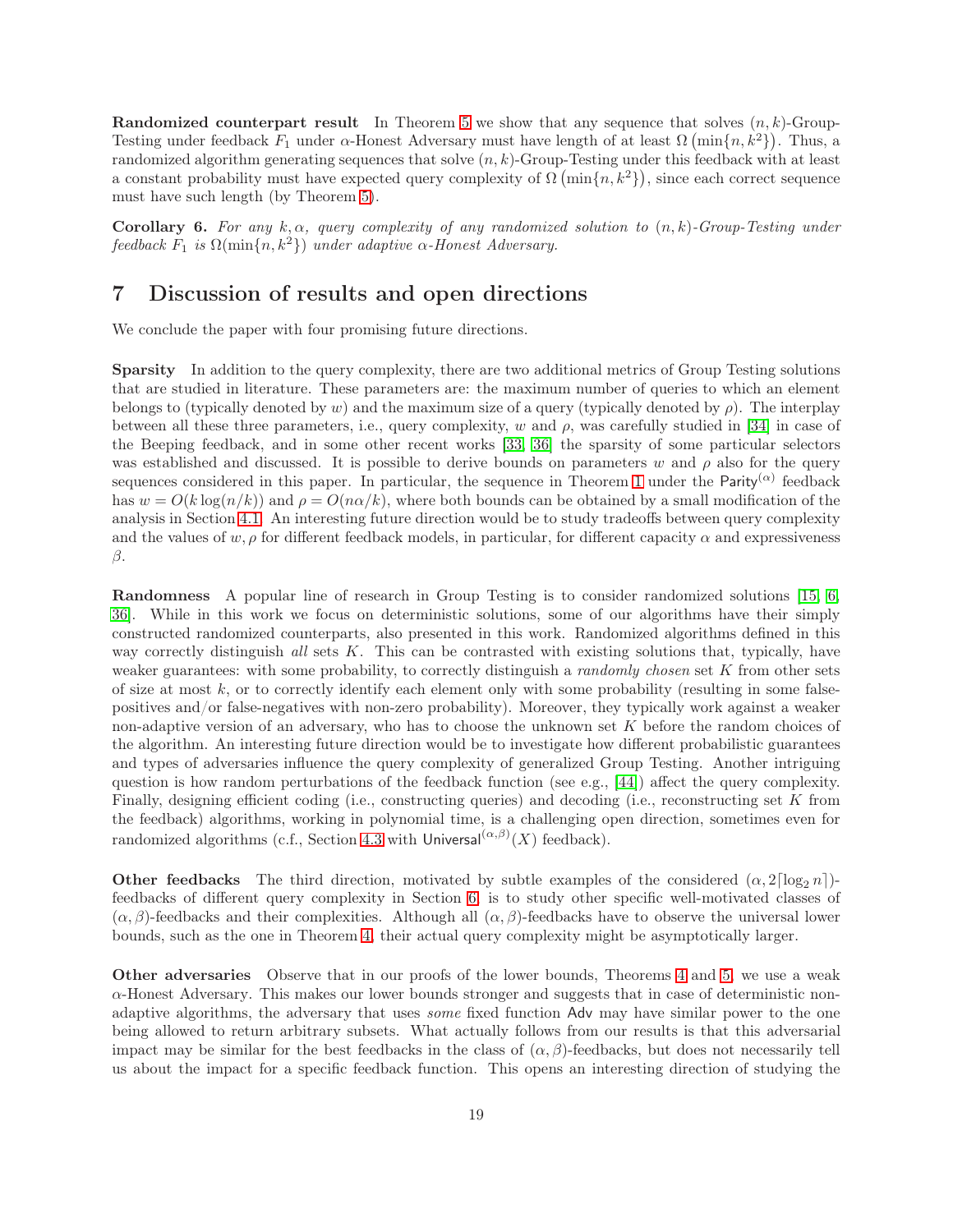impact of adversarial power, and more generally non-adaptiveness and "maliciousness", to the Group Testing problem, not only for general classes of  $(\alpha, \beta)$ -feedbacks (universal lower bounds, matching by upper bounds obtained for some  $(\alpha, \beta)$ -feedbacks), but also for specific well-motivated feedback functions.

## <span id="page-19-14"></span>References

- <span id="page-19-0"></span>[1] M. Aldridge. Individual testing is optimal for nonadaptive group testing in the linear regime. IEEE Transactions on Information Theory, 65(4):2058–2061, 2019.
- <span id="page-19-10"></span>[2] M. Aldridge, L. Baldassini, and O. Johnson. Group testing algorithms: Bounds and simulations. IEEE Transactions on Information Theory, 60(6):3671–3687, 2014.
- [3] M. Aldridge, O. Johnson, and J. Scarlett. Group testing: An information theory perspective. Found. Trends Commun. Inf. Theory, 15(3-4):196–392, 2019.
- <span id="page-19-9"></span>[4] R. Bar-Yehuda, O. Goldreich, and A. Itai. On the time-complexity of broadcast in multi-hop radio networks: An exponential gap between determinism and randomization. Journal of Computer and System Sciences, 45(1):104–126, 1992.
- <span id="page-19-13"></span>[5] W. H. Bay, E. Price, and J. Scarlett. Optimal non-adaptive probabilistic group testing in general sparsity regimes. arXiv preprint arXiv:2006.01325, 2020.
- <span id="page-19-15"></span>[6] S. Bondorf, B. Chen, J. Scarlett, H. Yu, and Y. Zhao. Sublinear-time non-adaptive group testing with o(k log n) tests via bit-mixing coding. IEEE Transactions on Information Theory, 67(3):1559–1570, 2021.
- <span id="page-19-8"></span>[7] N. H. Bshouty. Optimal algorithms for the coin weighing problem with a spring scale. In COLT 2009 -The 22nd Conference on Learning Theory, Montreal, Quebec, Canada, June 18-21, 2009, 2009.
- <span id="page-19-4"></span>[8] J. Capetanakis. Generalized tdma: The multi-accessing tree protocol. IEEE Transactions on Communications, 27(10):1476–1484, 1979.
- <span id="page-19-5"></span>[9] J. Capetanakis. Tree algorithms for packet broadcast channels. IEEE Transactions on Information Theory, 25(5):505–515, 1979.
- <span id="page-19-7"></span>[10] K. Censor-Hillel, B. Haeupler, N. A. Lynch, and M. Médard. Bounded-contention coding for the additive network model. Distributed Computing, 28(5):297–308, 2015.
- <span id="page-19-6"></span><span id="page-19-3"></span>[11] B. S. Chlebus. Randomized communication in radio networks. CoRR, abs/1801.00074, 2018.
- [12] S.-S. Choi and J. H. Kim. Optimal query complexity bounds for finding graphs. Artificial Intelligence, 174(9-10):551–569, 2010.
- <span id="page-19-12"></span>[13] A. E. F. Clementi, A. Monti, and R. Silvestri. Selective families, superimposed codes, and broadcasting on unknown radio networks. In Proceedings of the Twelfth Annual Symposium on Discrete Algorithms, January 7-9, 2001, Washington, DC, USA, pages 709–718. ACM/SIAM, 2001.
- <span id="page-19-1"></span>[14] R. Clifford, K. Efremenko, E. Porat, and A. Rothschild. Pattern matching with don't cares and few errors. Journal of Computer and System Sciences, 76(2):115–124, 2010.
- <span id="page-19-11"></span>[15] A. Coja-Oghlan, O. Gebhard, M. Hahn-Klimroth, and P. Loick. Information-theoretic and algorithmic thresholds for group testing. IEEE Transactions on Information Theory, 66(12):7911–7928, 2020.
- <span id="page-19-2"></span>[16] G. Cormode and S. Muthukrishnan. What's hot and what's not: tracking most frequent items dynamically. ACM Transactions on Database Systems (TODS), 30(1):249–278, 2005.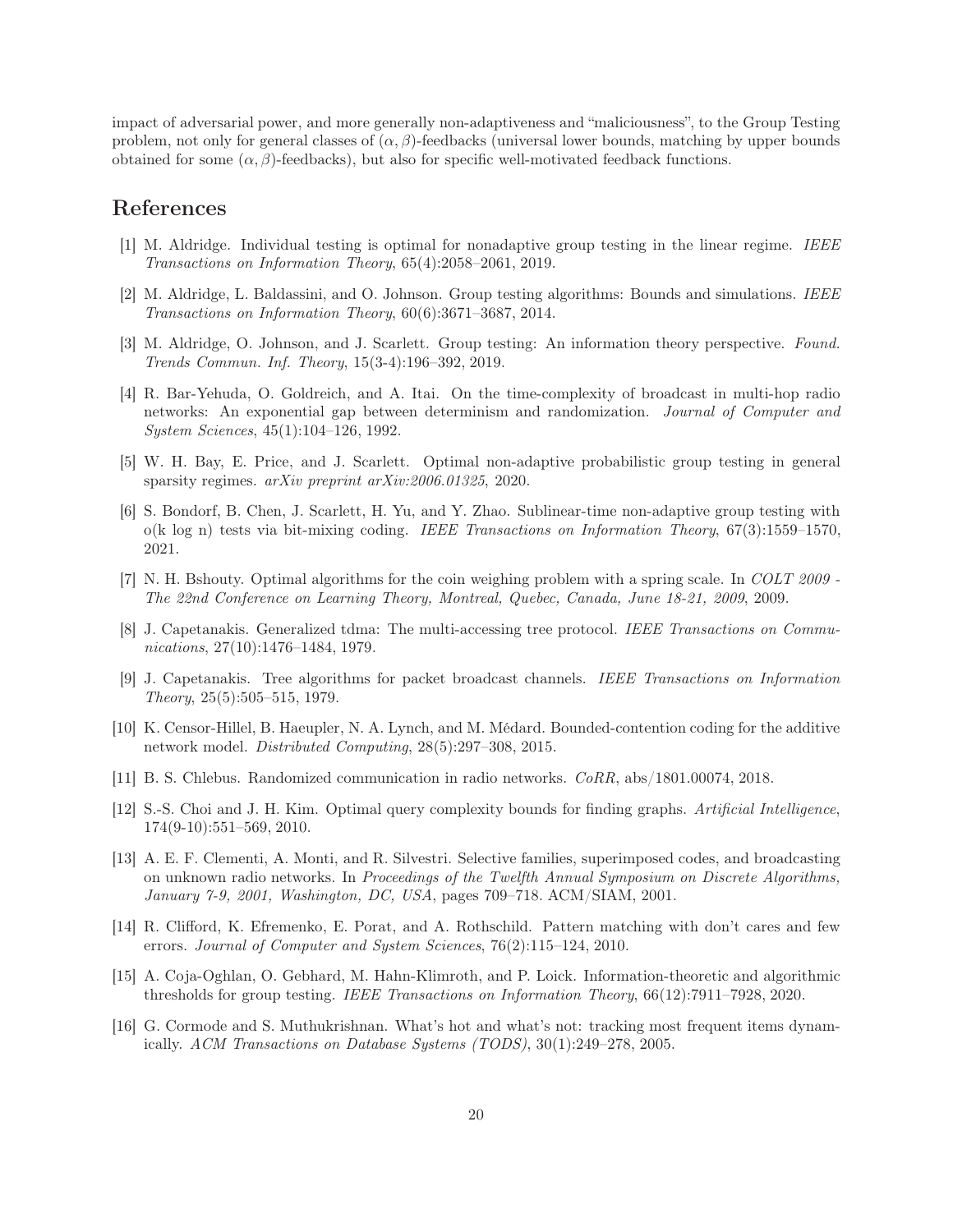- <span id="page-20-13"></span><span id="page-20-3"></span>[17] G. Cormode and S. Muthukrishnan. Combinatorial algorithms for compressed sensing. In International colloquium on structural information and communication complexity, pages 280–294. Springer, 2006.
- <span id="page-20-10"></span>[18] P. Damaschke. Threshold group testing. Electronic Notes in Discrete Mathematics, 21:265 – 271, 2005. General Theory of Information Transfer and Combinatorics.
- [19] A. De Bonis, L. Gasieniec, and U. Vaccaro. Generalized framework for selectors with applications in optimal group testing. In Automata, Languages and Programming, 30th International Colloquium, ICALP 2003, Eindhoven, The Netherlands, June 30 - July 4, 2003. Proceedings, volume 2719 of Lecture Notes in Computer Science, pages 81–96. Springer, 2003.
- <span id="page-20-12"></span>[20] A. De Bonis and U. Vaccaro.  $\epsilon$ -almost selectors and their applications to multiple-access communication. IEEE Transactions on Information Theory, 63(11):7304–7319, 2017.
- <span id="page-20-8"></span>[21] G. De Marco, T. Jurdzinski, and D. R. Kowalski. Optimal channel utilization with limited feedback. In L. A. Gasieniec, J. Jansson, and C. Levcopoulos, editors, Fundamentals of Computation Theory - 22nd International Symposium, FCT 2019, Copenhagen, Denmark, August 12-14, 2019, Proceedings, volume 11651 of Lecture Notes in Computer Science, pages 140–152. Springer, 2019.
- <span id="page-20-11"></span><span id="page-20-7"></span>[22] G. De Marco, T. Jurdzinski, D. R. Kowalski, M. Rózanski, and G. Stachowiak. Subquadratic nonadaptive threshold group testing. Journal of Computer and System Sciences, 111:42–56, 2020.
- <span id="page-20-14"></span>[23] A. Djackov. On a search model of false coins. In Topics in Information Theory (Colloquia Mathematica Societatis Janos Bolyai 16). Budapest, Hungary: Hungarian Acad. Sci, pages 163–170, 1975.
- [24] B. Doerr. Probabilistic tools for the analysis of randomized optimization heuristics. CoRR, abs/1801.06733, 2018.
- <span id="page-20-1"></span><span id="page-20-0"></span>[25] R. Dorfman. The detection of defective members of large populations. The Annals of Mathematical Statistics, 14(4):436–440, 1943.
- [26] D. Du, F. K. Hwang, and F. Hwang. Combinatorial group testing and its applications, volume 12. World Scientific, 2000.
- <span id="page-20-15"></span>[27] P. Erdös, P. Frankl, and Z. Füredi. Families of finite sets in which no set is covered by the union of r others. Israel Journal of Mathematics, 51(1-2):79–89, 1985.
- <span id="page-20-9"></span>[28] P. Erdös and A. Rényi. On two problems of information theory. Magyar Tud. Akad. Mat. Kutató Int. Közl, 8:229–243, 1963.
- <span id="page-20-2"></span>[29] R. Gallager. A perspective on multiaccess channels. IEEE Transactions on information Theory, 31(2):124–142, 1985.
- <span id="page-20-4"></span>[30] V. Grebinski and G. Kucherov. Optimal reconstruction of graphs under the additive model. Algorith $mica, 28(1):104–124, 2000.$
- <span id="page-20-5"></span>[31] A. G. Greenberg, P. Flajolet, and R. E. Ladner. Estimating the multiplicities of conflicts to speed their resolution in multiple access channels. Journal of the ACM (JACM), 34(2):289–325, 1987.
- <span id="page-20-6"></span>[32] A. G. Greenberg and S. Winograd. A lower bound on the time needed in the worst case to resolve conflicts deterministically in multiple access channels. Journal of the ACM (JACM),  $32(3):589-596$ . 1985.
- <span id="page-20-16"></span>[33] E. Hradovich, M. Klonowski, and D. R. Kowalski. Contention resolution on a restrained channel. In 26th IEEE International Conference on Parallel and Distributed Systems, ICPADS 2020, Hong Kong, December 2-4, 2020, pages 89–98. IEEE, 2020.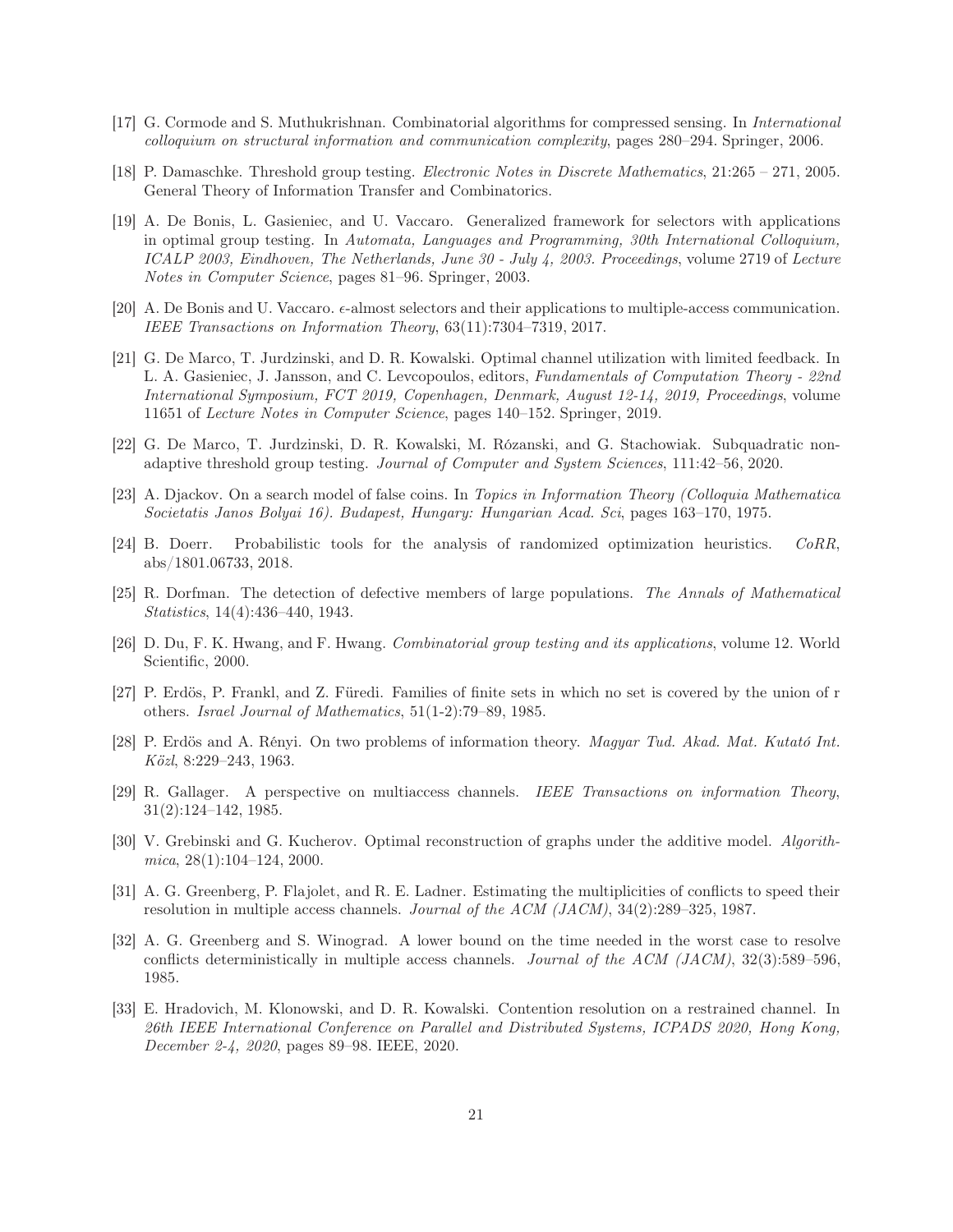- <span id="page-21-7"></span>[34] H. A. Inan, P. Kairouz, and A. Özgür. Sparse combinatorial group testing. IEEE Transactions on Information Theory, 66(5):2729–2742, 2020.
- <span id="page-21-0"></span>[35] P. Indyk. Deterministic superimposed coding with applications to pattern matching. In 38th Annual Symposium on Foundations of Computer Science, FOCS '97, Miami Beach, Florida, USA, October 19-22, 1997, pages 127–136. IEEE Computer Society, 1997.
- <span id="page-21-10"></span>[36] O. Johnson, M. Aldridge, and J. Scarlett. Performance of group testing algorithms with near-constant tests per item. IEEE Transactions on Information Theory, 65(2):707–723, 2019.
- <span id="page-21-5"></span><span id="page-21-2"></span>[37] W. Kautz and R. Singleton. Nonrandom binary superimposed codes. IEEE Transactions on Information Theory, 10(4):363–377, 1964.
- [38] J. Komlós and A. G. Greenberg. An asymptotically fast nonadaptive algorithm for conflict resolution in multiple-access channels. IEEE Transactions on Information Theory, 31(2):302–306, 1985.
- <span id="page-21-6"></span><span id="page-21-1"></span>[39] W. Liang and J. Zou. Neural group testing to accelerate deep learning. In IEEE International Symposium on Information Theory, ISIT 2021. IEEE, 2021.
- <span id="page-21-3"></span>[40] B. Lindstrom. Determining subsets by unramified experiments. A Survey of Statistical Design and Linear Models, 1975.
- [41] J. L. Massey. Collision-resolution algorithms and random-access communications. In Multi-user communication systems, pages 73–137. Springer, 1981.
- <span id="page-21-9"></span><span id="page-21-8"></span>[42] D. S. Mitrinovic and P. M. Vasic. Analytic inequalities, volume 1. Springer, 1970.
- <span id="page-21-11"></span>[43] R. M. Roth. Introduction to coding theory. IET Communications, 47, 2006.
- [44] J. Scarlett and O. Johnson. Noisy non-adaptive group testing: A (near-)definite defectives approach. IEEE Transactions on Information Theory, 66(6):3775–3797, 2020.
- <span id="page-21-4"></span>[45] J. Wolf. Born again group testing: Multiaccess communications. IEEE Transactions on Information Theory, 31(2):185–191, 1985.